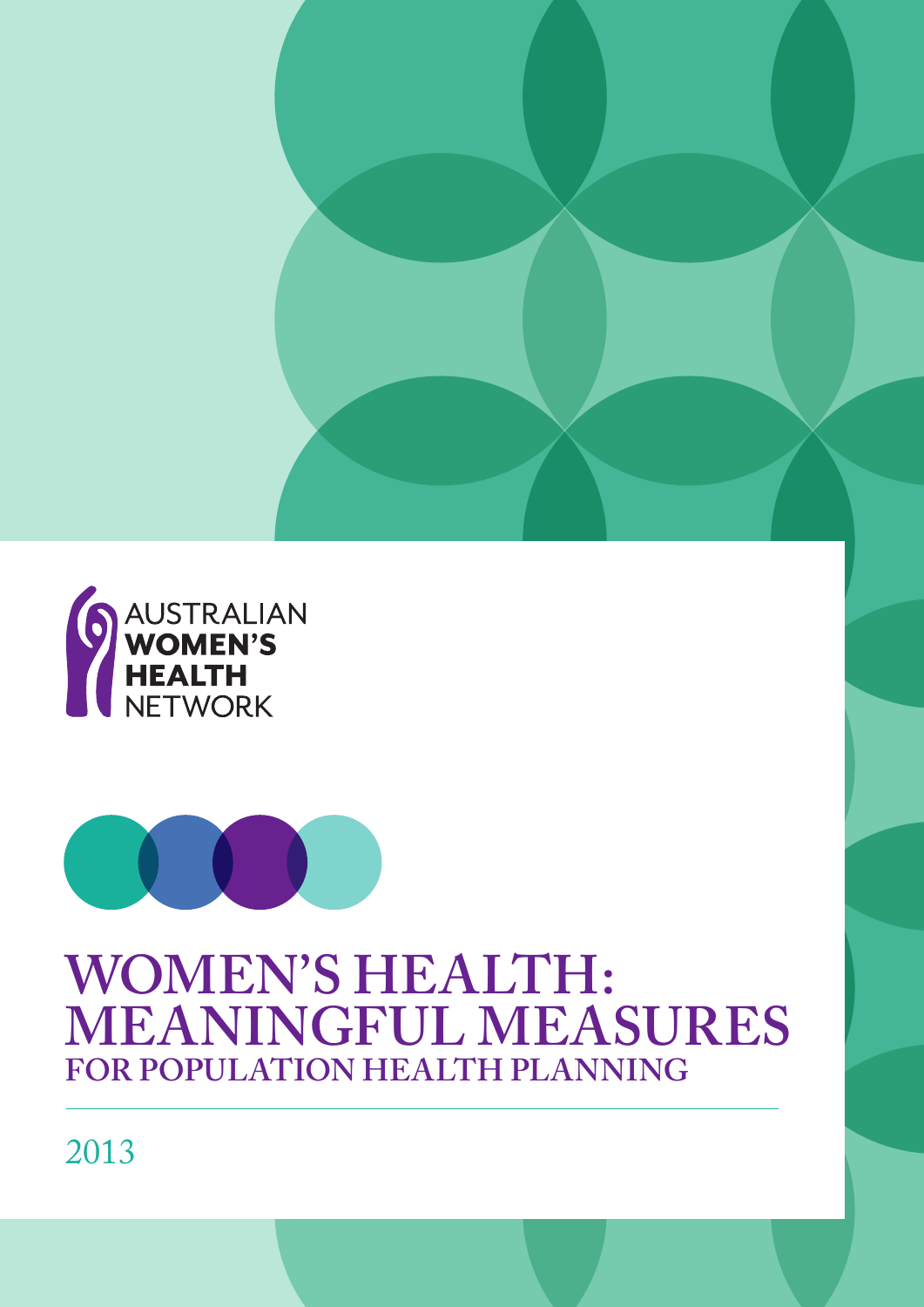# Australian Women's Health Network

### **Women Health: Meaningful measures for population health planning**

A publication of the Australian Women's Health Network, based on a commissioned paper written by WLK Consulting, with support from the Women Health: Meaningful measures for population health planning Advisory Group, August 2013.

This publication may include subsequent alterations/additions which do not necessarily reflect the views of the original commissioned author.

PO Box 188, Drysdale, Victoria 3222

Association number: A02383

[www.awhn.org.au](http://www.awhn.org.au)

#### © Australian Women's Health Network

This publication may be reproduced in whole or in part for study, research, criticism, training or review purposes subject to the inclusion of an acknowledgement of the source and authoring, and no commercial usage or sale.

ISBN: 978-0-9578645-3-5

Published September 2013

# Acknowledgements

The Australian Women's Health Network gratefully acknowledges funding support provided by the Australian Government to develop this *Women Health: Meaningful measures for population health planning* resource through the Department of Health and Ageing Health Systems Capacity Development Fund.

AWHN would also like to thank:

Women Health: Meaningful measures think tank participants: Claire Austin; Prof Emily Banks; A/Prof Ruth Colagiuri; Dr Melanie Davern; Prof Sharon Friel; Sarah Gafforini; Prof Helen Keleher; Prof Gita Mishra; Matthew Montgomery; Jane Moxon; Claire Rooney; and, Louise York.

Women Health: Meaningful measures Advisory Group members: Kelly Banister; Marilyn Beaumont; Rita Butera; Sarah Jones; Prof Helen Keleher; and, Dr Ian White.

Australian Medicare Locals Alliance Chief Executive Officer Claire Austin for providing resources in support of the project.

A/Prof Angela Taft and Dr Robert Grenfell for their input into the development of the resource.

**This position paper is available for free download at: [www.awhn.org.au](http://www.awhn.org.au)**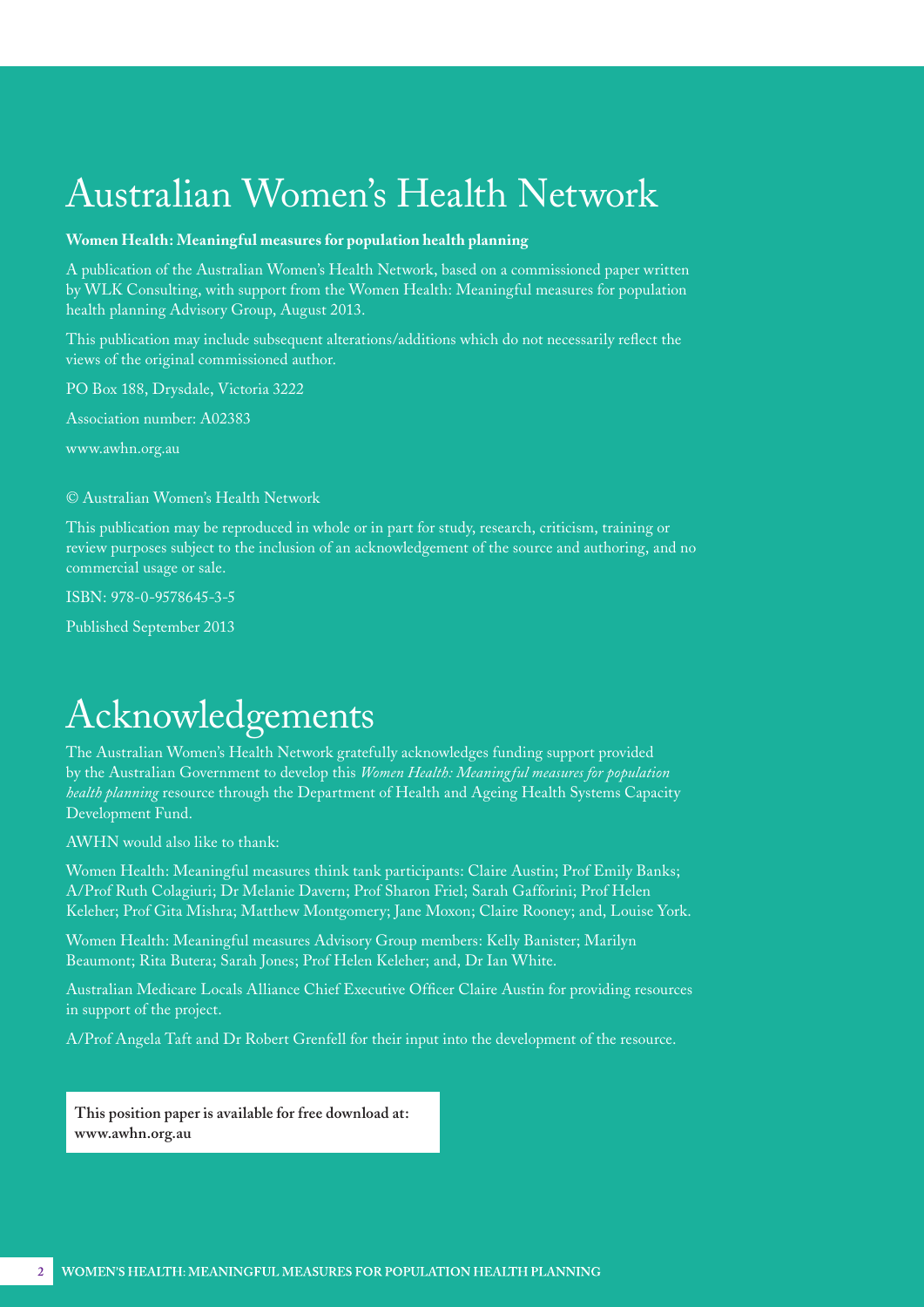# Table of contents

| 2.3.1 The first dimension: Structural drivers of stratification, hierarchies and inequities14       |    |  |
|-----------------------------------------------------------------------------------------------------|----|--|
| 2.3.2 Interlude: the key requisites for a healthy life and the stages of women's life course14      |    |  |
|                                                                                                     |    |  |
|                                                                                                     |    |  |
|                                                                                                     |    |  |
|                                                                                                     |    |  |
|                                                                                                     |    |  |
|                                                                                                     | 20 |  |
|                                                                                                     |    |  |
|                                                                                                     |    |  |
| Appendix A: AWHN Women's health: Meaningful measures for population health planning Feedback Form22 |    |  |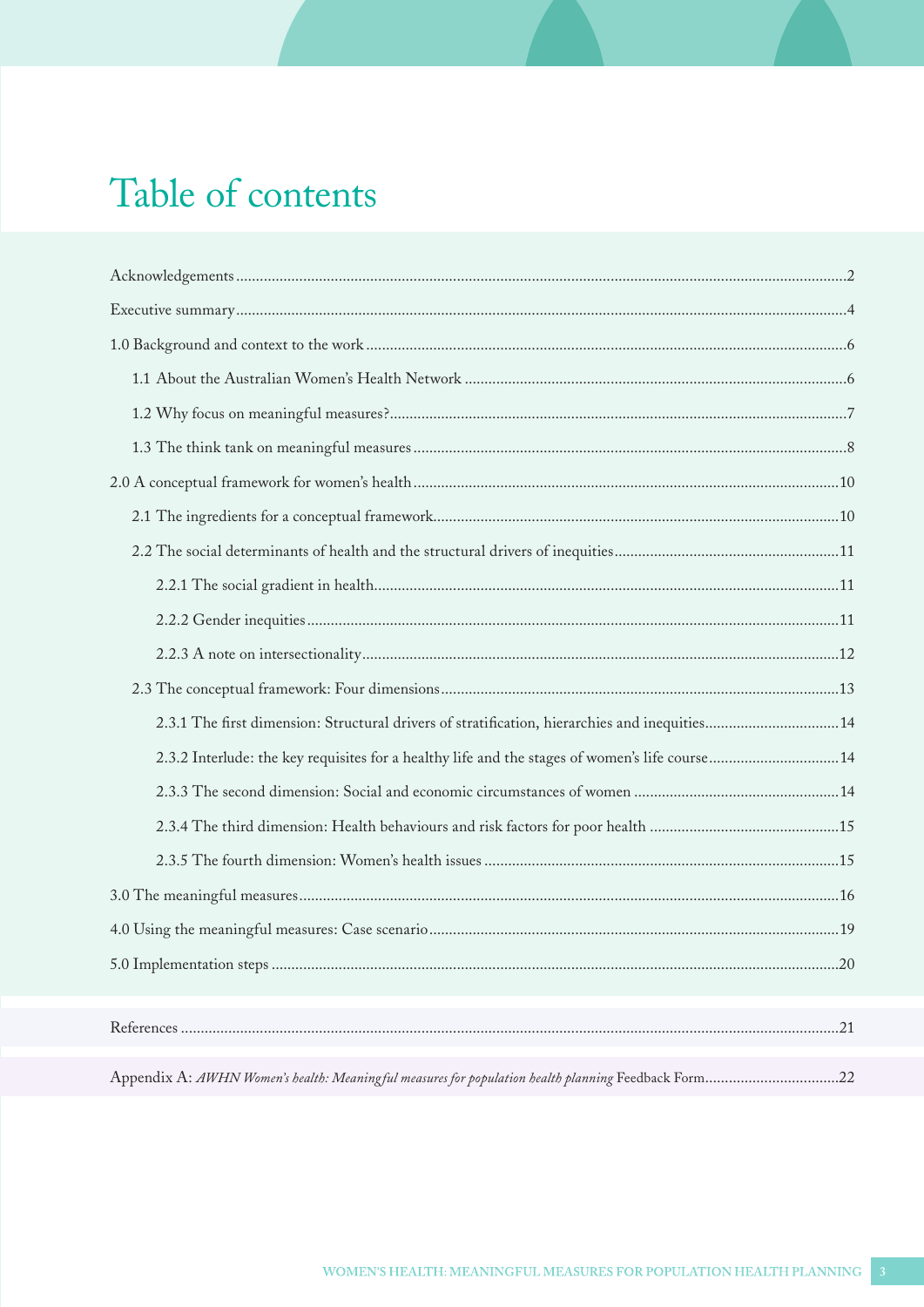# <span id="page-3-0"></span>Executive summary

The Australian Women's Health Network (AWHN) identified the need to develop meaningful measures of women's health as an outcome of a series of position papers published in 2012 on women's health and wellbeing and women and health reform. The *Women's Health: Meaningful Measures in Population Health Planning* project was subsequently proposed to Minister for Health, Tanya Plibersek; with funding received for the project shortly after from the Department of Health and Ageing. With limited resources for the project, a think tank was convened on 31 July 2013 in Canberra as the most effective way to draw together the expertise required to meet the aims of the project.

What are meaningful measures? Meaningful measures provide a snapshot of the social determinants of women's health. These are the social and economic circumstances of women's lives (such as their socioeconomic disadvantage). Such circumstances result from the inaccessibility to women of key requisites for a healthy life which can also be meaningfully measured (such as economic and social participation). In turn, this can expose women to health behaviours and/or risk factors for poor health (such as stress or self harm) that can result in a myriad of health problems (such as mental health issues) – all of which can be meaningfully measured.

In addition, meaningful measures throw a spotlight on the underpinning drivers of women's socio-economic positioning. These are the deeply entrenched structural mechanisms that stratify society along gender lines, and produce and maintain gender hierarchies in relation to power, prestige and access to resources that are the key requisites for a healthy life.

Meaningful measures are needed because Australian health policy and planning has tended to overlook the social determinants of women's health and continues to remain 'blind' to prevailing gender hierarchies and their resulting systematically inequitable distribution of power, prestige and resources between women and men. In Australia there exists a current opportunity to mainstream meaningful measures through various population health policy and planning activities of Medicare Locals, local governments (councils), and state and territory governments. There exists an opportunity, too, to influence an environment that can authorise the uptake of meaningful measures through state, territory and federal government departments of health (and their ministers) and peak health organisations, for example. The work arising from *Women's Health: Meaningful Measures in Population Health Planning* project (namely, this resource) is addressed to these primary intended users.

For the think tank, participants were asked to prepare a brief presentation against a set of questions. These were:

- 1. In targeting better health outcomes for women, what is critical to measure and make visible within each of the following levels of determinants that affect health outcomes?
	- » individual level
	- intermediary factors, and
	- » structural factors
- 2. What data sources could be accessed by population health planners within the areas to be measured?
- 3. What data gaps make this difficult?

Facilitation of agreement on a core set of meaningful measures first led to the development of a robust conceptual framework that shows four causally interlinked dimensions of women's health:

- the underlying structural mechanisms that stratify society along gender lines and produce and maintain gender hierarchies in relation to power, prestige and access to resources (including the key requisites for a healthy life);
- » the social determinants of women's health (or women's social and economic circumstances, their daily living conditions, their lived experiences);
- » women's exposure to health behaviours and/or risk factors for poor health; and
- » the various health issues experienced by women, which must be understood in the context of the other dimensions.

The four dimensions of the conceptual framework are aligned with contemporary research on the social determinants of health, in particular the work of the World Health Organization's (WHO's) Commission on the Social Determinants of Health (CSDH)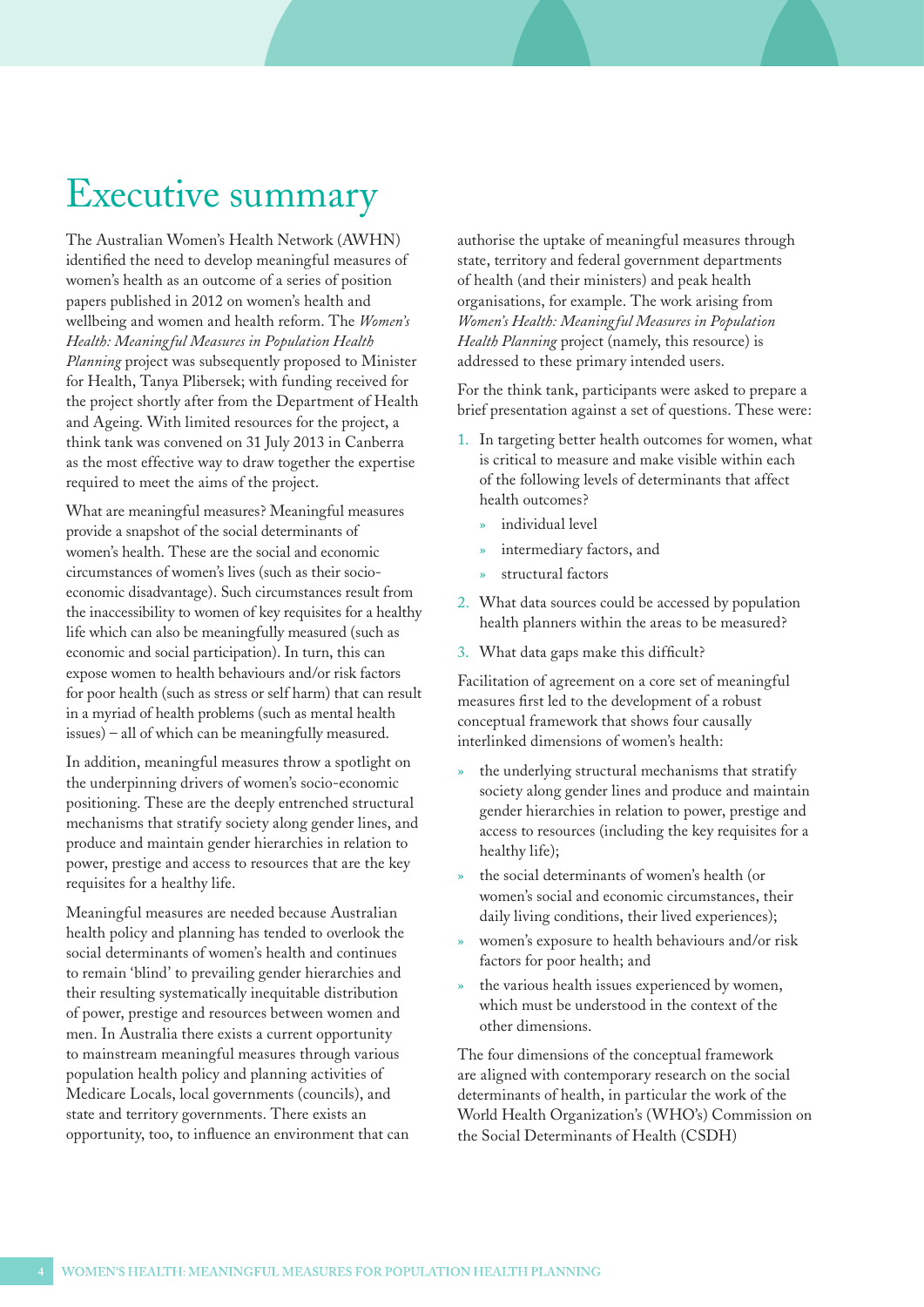[\(http://www.who.int/social\\_determinants/en/\)](http://www.who.int/social_determinants/en/). CSDH makes an analytical distinction between the structural factors of health inequities (considered to be the most upstream of all determinants) and the social and economic conditions of daily life (cast as the more intermediary social determinants of health).

Aligned with CSDH, the conceptual framework for women's health conveys the message that any action to improve women's health cannot limit itself to the social determinants but must tackle the structural mechanisms that produce and maintain the inequitable distribution of power, prestige and resources between men and women in the first place.

The conceptual framework for women's health also includes a life course approach to show how the causal relationships between the structural drivers and the second, third and forth dimensions of women's health are experienced by women throughout the life course and in different ways.

Meaningful measures then emerged from the conceptual framework. Meaningful measures reflect the most critical elements of the conceptual framework necessary for health policy makers and planners to comprehend – *at a minimum* – so that their work does not continue to overlook the social determinants of women's health and/or remain 'blind' to the structural drivers of gender hierarchies and inequities that shape women's daily living conditions and their health outcomes.

The final agreed set of meaningful measures is presented in this report together with links to available data sources where these are currently known to exist. Fresh data sources will no doubt come into existence as data custodians, such as the Australian Bureau of Statistics, continue to expand their output of genderbased statistics. This means that the meaningful measures arising from the *Women's Health: Meaningful Measures in Population Health Planning* project are not static but rather a work-in-progress. This report concludes with a set of implementation steps to ensure the continued development of meaningful measures of Australian women's health.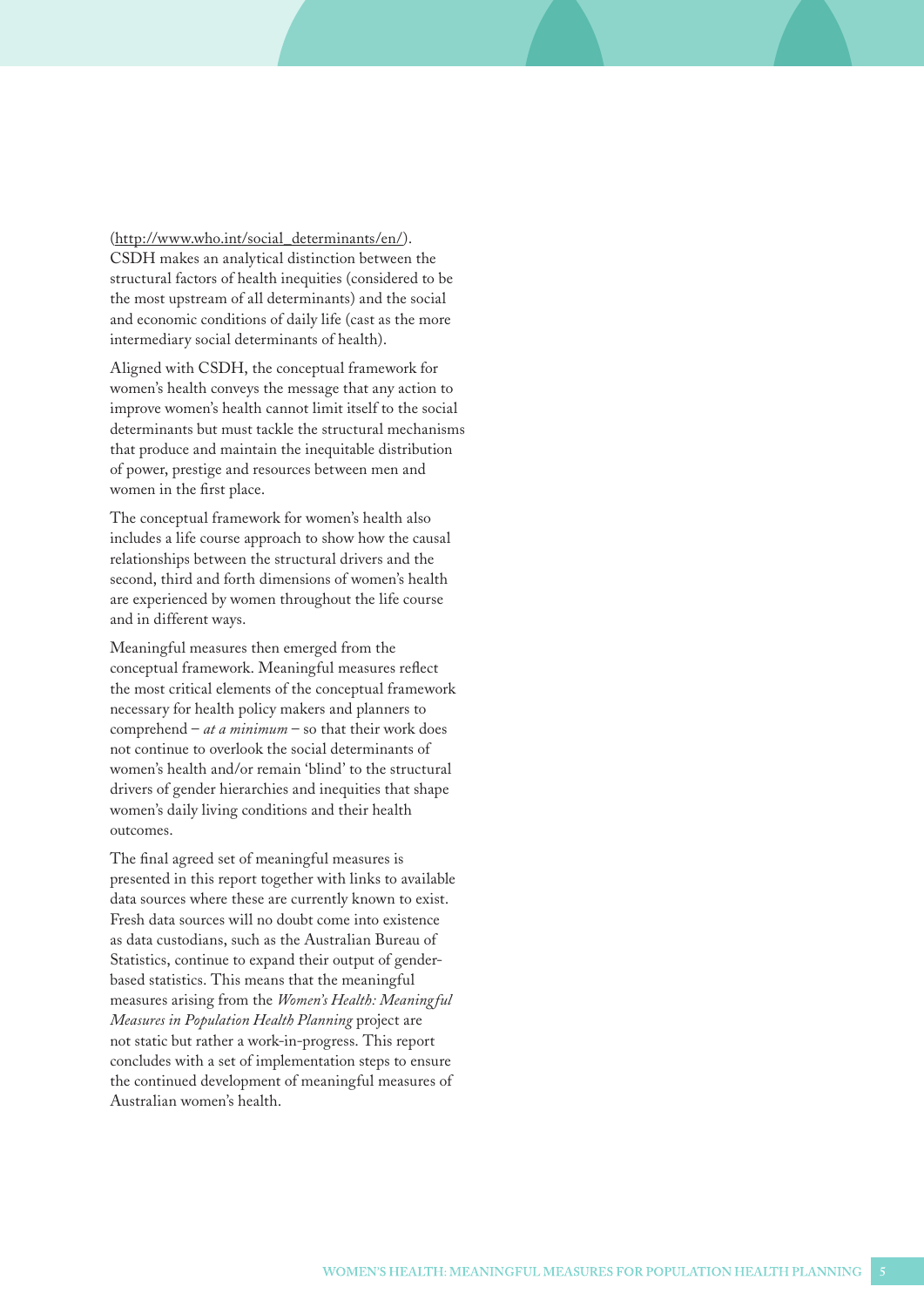# 1.0 Background and context to the work

## **1.1 About the Australian Women's Health Network**

The Australian Women's Health Network (AWHN) is a community-based, non-profit consultative organisation with members in every state and territory across Australia who share the purpose of working to improve the health and well-being of Australian women.

AWHN works with policy makers, service providers and community to advance a national voice on women's health through disease prevention, health promotion advocacy and information sharing. AWHN recognises the social, economic, cultural and political factors that impact on women's lives and health.

AWHN has member networks in all states and territories of Australia, across all dimensions of the social determinants of health. AWHN's membership profile ensures broad reach as the majority of the organisation members are themselves member-based organisations, which between them have an estimated 12,000 individuals that AWHN communicates with on a regular basis. This includes rural and remote women, women with disabilities, Aboriginal and Torres Strait Islander (ATSI) women, migrant and refugee women, older women, young women, lesbian, bisexual, transgendered, same sex attracted and intersex women. Further information about AWHN can be found at [www.awhn.org.au.](http://www.awhn.org.au)

In 2012, AWHN produced the *AWHN Women and Health and Well-being* and *Women and Health Reform Position Papers* ([www.awhn.org.au](http://www.awhn.org.au)) which argued broadly for recognition of a number of principles essential to establishing a firm basis upon which to redress health inequities for women. The need for the development of meaningful measures of women's health was identified in these papers and promoted through advocacy for action on their recommendations. The *Women's Health: Meaningful Measures in Population Health Planning* project was proposed to Minister for Health, Tanya Plibersek following discussion on these recommendations, and subsequently received funding assistance from the Commonwealth Government with a Health Systems Capacity Development grant through the Department of Health and Ageing.

A think tank was convened on 31 July 2013 in Canberra as the most effective way to draw together the expertise required to meet the aims of the project, particularly given the very limited resources available. The total funding received for the project was \$10,000 and it needed to be completed in a short time frame (from May to September 2013) with significant population planning currently underway.

The objective and target outcomes of AWHN's *Women's Health: Meaningful Measures in Population Health Planning* project were as follows:

### **Objective**

Recognising that gender is a key determinant of health and is often invisible in data collections and analysis for health planning, the objective of the *Women's Health: Meaningful Measures in Population Health Planning* project was to create agreed national key performance indicators for women's health for inclusion in population health planning data collection and analysis.

### **Target Outcomes**

- 1. Enhanced population health planning through recognition:
	- that gender accounts for the fundamental differences between men's and women's health;
	- of the importance of gendered social relations, social factors and conditions of living in determining health and illness outcomes; and
	- that gender is an overarching social determinant of health.
- 2. Enhanced population health data which underpins prioritising service delivery initiatives and needs analysis for action.
- 3. Improved health and well-being for women through the inclusion of these key performance indicators in all Commonwealth, State/Territory and Local Government funded entity population health planning.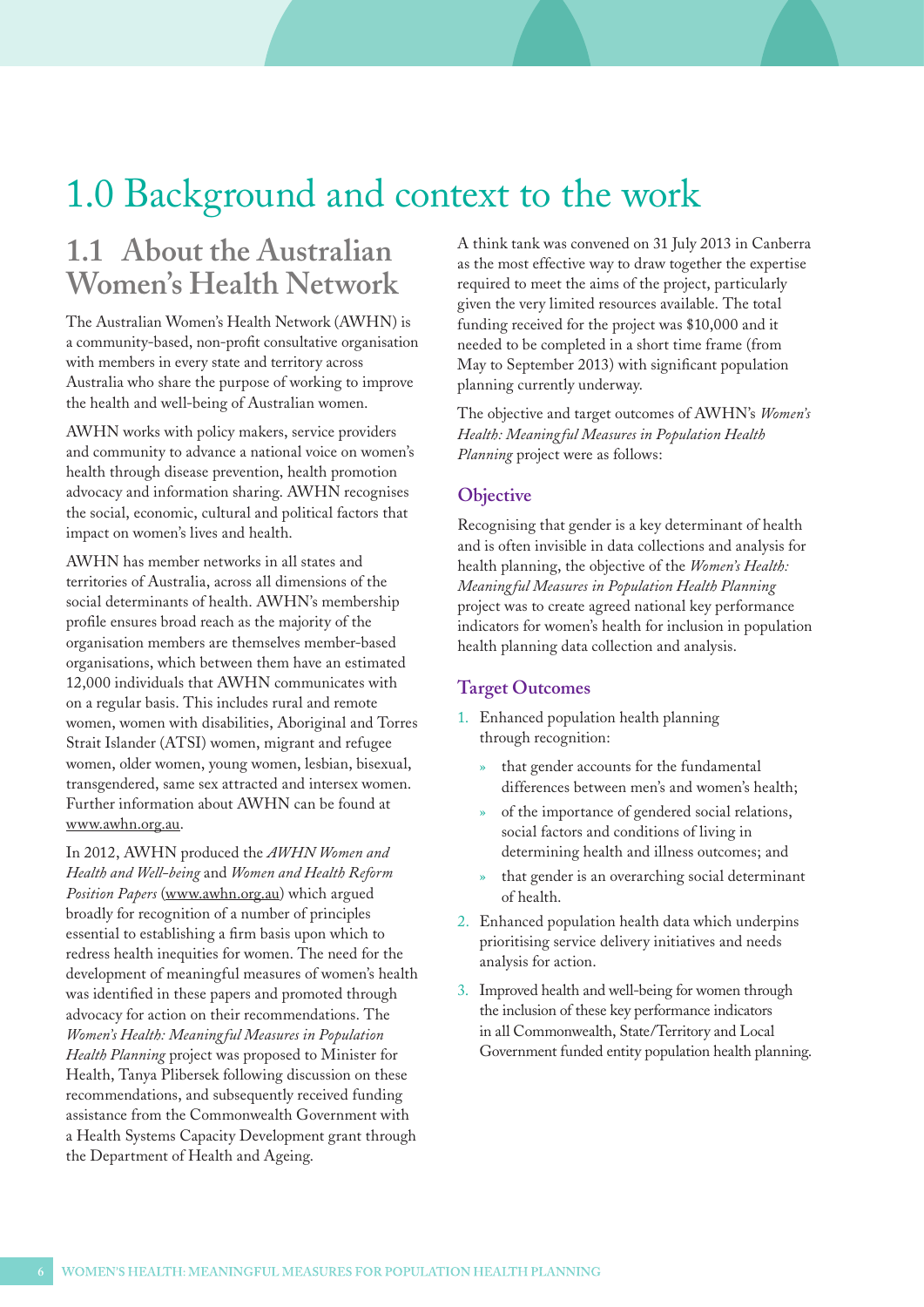## **1.2 Why focus on meaningful measures?**

'What gets measured is what gets done'. This is a key message of the *Women's Health: Meaningful Measures in Population Health Planning* project. Put simply, what gets measured is more likely to be prioritised by health policy makers and planners. Health measures enable evidence and facts to be gathered and used for sound health policy and planning: they contribute to setting the health agenda – nationally, regionally and locally. Once priorities are set, decision-makers can be held to account for their actions (or non-actions) on them. They can also monitor efforts against them through health measures and improve future actions on them. That is why it is important to have *meaningful* measures of women's health for population health planning – measures that truly reflect women's lived realities. The think tank was an opportunity to explore such measures – as well as any gaps in data collection and analysis.

### **What kinds of evidence and facts do meaningful measures of women's health collect?**

Meaningful measures provide a snapshot of the social determinants of women's health. These are the social and economic circumstances of women's lives (such as their socio-economic disadvantage). Such circumstances result from the inaccessibility to women of key requisites for a healthy life which can also be meaningfully measured (such as economic and social participation). In turn, this can expose women to health behaviours and/or risk factors for poor health (such as stress or self harm) that can result in a myriad of health problems (such as mental health issues) – all of which can be meaningfully measured.

In addition, meaningful measures throw a spotlight on the underpinning drivers of women's socio-economic positioning. These are the deeply entrenched structural mechanisms that stratify society along gender lines, and produce and maintain gender hierarchies in relation to power, prestige and access to resources that are the key requisites for a healthy life.

Research that exemplifies 'what gets measured is what gets done' includes the Victorian Health Promotion Foundation's (VicHealth's) report on the health costs of violence against women, *The health costs of violence: Measuring the burden of disease caused by intimate partner violence* (VicHealth 2004). This report shows that intimate partner violence was the leading contributor to death, disability and illness for Victorian women aged 15–44 years. Since the publication of the report, this meaningful measure has set the agenda for health policy and planning in Victoria at the statewide and local levels.

Meaningful measures therefore support and resource health policy makers and planners to undertake their work in ways that are encompassing of women's experiences and genuinely inclusive of the populations they plan for. More about women's socio-economic circumstances and the underlying mechanisms that stratify society along gender lines can be found in section 2.2 'The social determinants of health and the structural drivers of inequities' of this report.

### **Why do we need such an emphasis on meaningful measures of women's health?**

Australian health policy and planning has tended to overlook the social determinants of women's health and continues to remain 'blind' to prevailing gender hierarchies and their resulting systematically inequitable distribution of power, prestige and resources between women and men. The traditional way of bringing data together does not always take into account the impacts of the social determinants and structural drivers on women *because* they are women; for example, the effects of women's financial insecurity on their health at different stages in the life course. As noted by one think tank participant, the public health field is poised for an analytical breakthrough of this barrier. The *Women's Health: Meaningful Measures in Population Health Planning* project is a contribution to this work.

In Australia there exists a current opportunity to mainstream meaningful measures through various population health policy and planning activities. The primary intended users of the work (namely, this resource) arising from the *Women's Health: Meaningful*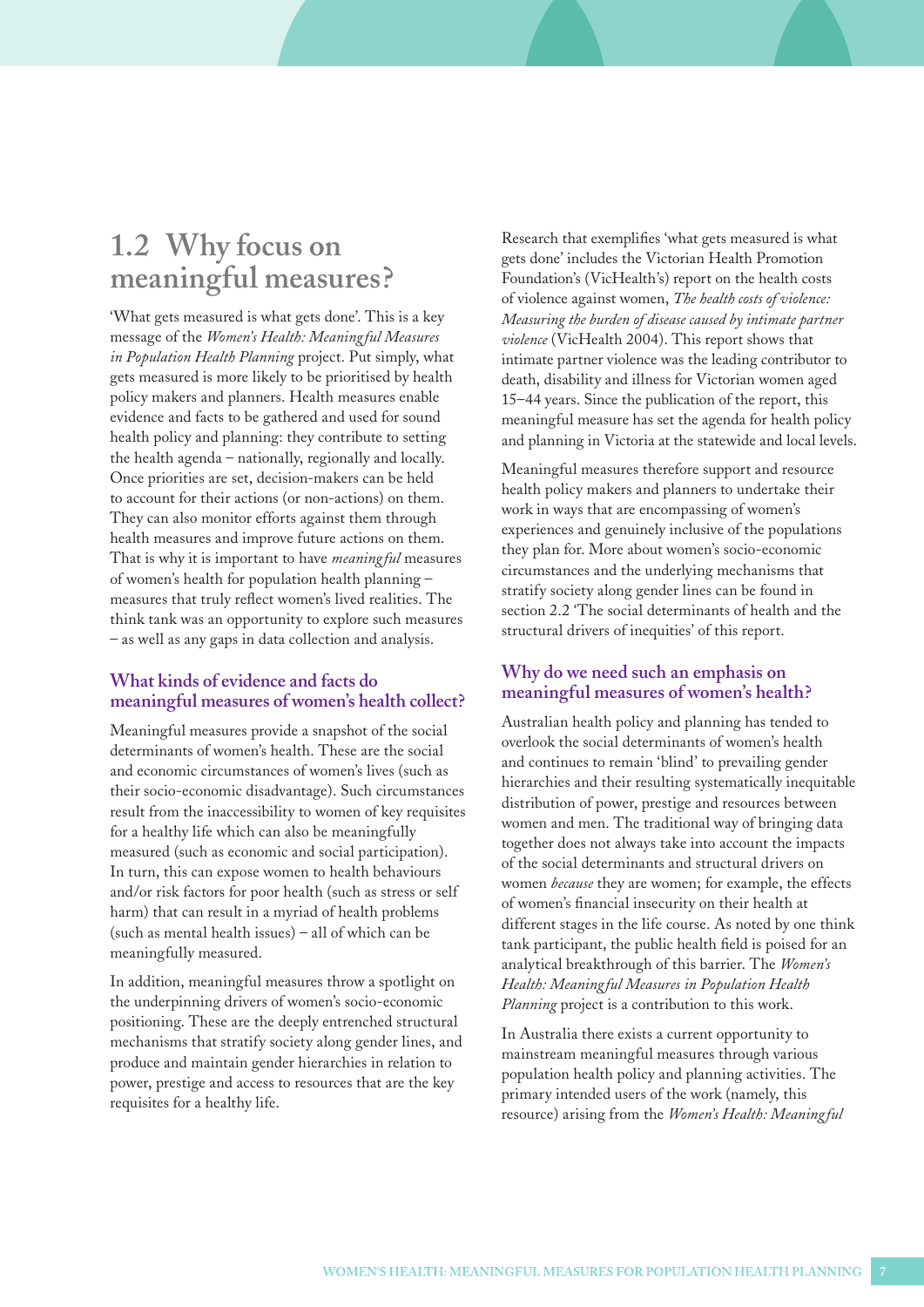### <span id="page-7-0"></span>*Measures in Population Health Planning* project are:

- 1. entities mandated to conduct population health planning based on evidence and meaningful measures, for example:
	- » 61 Medicare Locals;
	- local governments (councils); and
	- state and territory governments.
- 2. entities that can build an authorising environment for the uptake of meaningful measures of women's health, for example:
	- state, territory and federal government departments of health (and their ministers);
	- » public health sector organisations like such as the Australian Institute of Health and Welfare;
	- » entities responsible for data capture and distribution such as the Australian Bureau of Statistics and the Australian Women's Health Longitudinal Study; and
	- » peak health organisations, such as the Public Health Association of Australia, National Mental Health Commission, and National Heart Foundation.

## **1.3 The think tank on meaningful measures**

On 31 July 2013, AWHN convened a think tank in Canberra of experts in population health planning, data collection and analysis to explore meaningful measures of women's health.

In preparation for the day, participants were asked to prepare a 1–2 page presentation against a set of questions. The questions were:

**1. In targeting better health outcomes for women, what is critical to measure and make visible within each of the following levels of determinants that affect health outcomes?**

### **Individual level**

Lifestyle factors, particularly: diet, physical activity, smoking, alcohol and drugs; genetics; social connection; freedom from violence and discrimination; and access to income, opportunities for social participation and citizenship.

### **Intermediary factors**

- Social and community factors, including the influence of: neighbourhoods; criminal incidents; unemployment levels; discrimination and racism; social exclusion and cultural influences.
- Living and working conditions, including: educational attainment; access to health services; housing; employment conditions; unemployment; sanitation; air and water quality.

#### **Structural factors**

General socio-economic factors impacting on health and well-being, including: levels of poverty and wealth and how income is distributed (i.e. the social gradient); cultural richness; educational opportunities; legal and political environments, policies and infrastructure.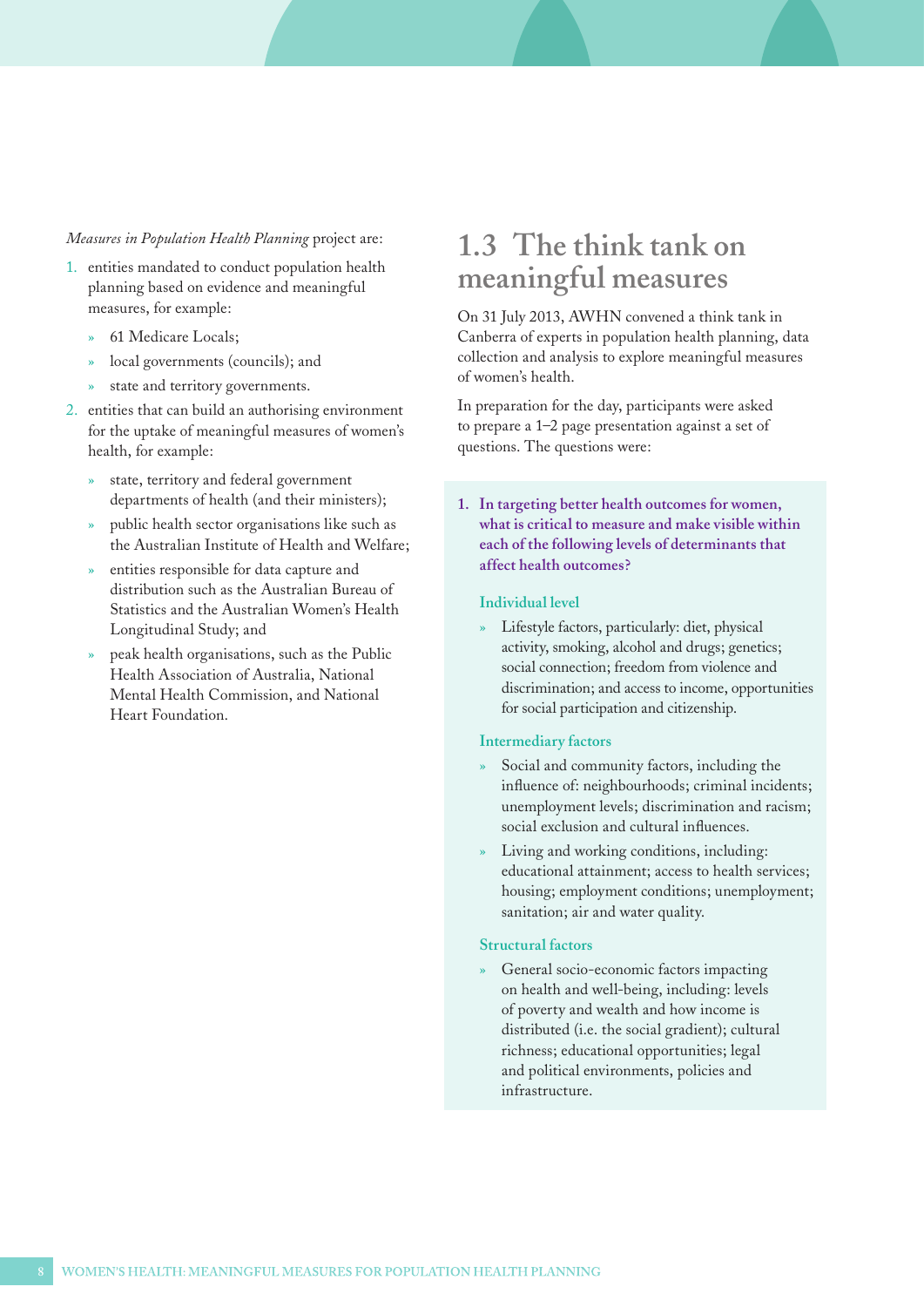<span id="page-8-0"></span>**2. What data sources could be accessed by population health planners within the areas to be measured?**

*For example, the Australian Institute of Health and Wellbeing Health Performance Framework includes the following:*

### **Health status**

- » Mortality and life expectancy
- » Prevalence of health conditions
- » Human functions disability and impairment
- » Well-being

#### **Determinants of Health**

- » Bio-medical genetic, blood pressure, cholesterol, weight
- Community and socio-economic status social capital, income, housing, education, employment
- » Environmental physical (urban design, open space, pools, gyms, community centres, libraries), chemical (air quality), biological (food, water)
- » Health behaviours smoking, alcohol, nutrition, immunisation, sexually transmitted infections, exercise, sun

#### **Health system performance**

- » Accessibility
	- i. Availability
	- ii. barriers e.g. disability, low socio-economic status, cultural and linguistic diversity, ATSI, transport
- Continuity of care, effectiveness, efficiency and sustainability, responsiveness
- Safety from health care, falls etc.

#### **3. What data gaps make this difficult?**

For example, data is usually disaggregated by sex but insufficiently correlated with income to explain the nature of the social-health gradient by sex. Income is a key determinant of health for women. Women have far less access to economic resources than men and their health is a reflection of that social-health gradient.

Violence against women is the single biggest cause of poor physical and mental health among women but we have little longitudinal data about the long-term effects of violence against women on women's economic wellbeing and security, as well as health and well-being.

During the think tank, participants discussed the common themes and points of differences in the approaches and concepts used for their presentations. Facilitation of agreement on a core set of meaningful measures during the think tank first led to the development of a conceptual framework for women's health. Meaningful measures then emerged from the conceptual framework.

The conceptual framework and the meaningful measures are presented and discussed in the following sections of this report.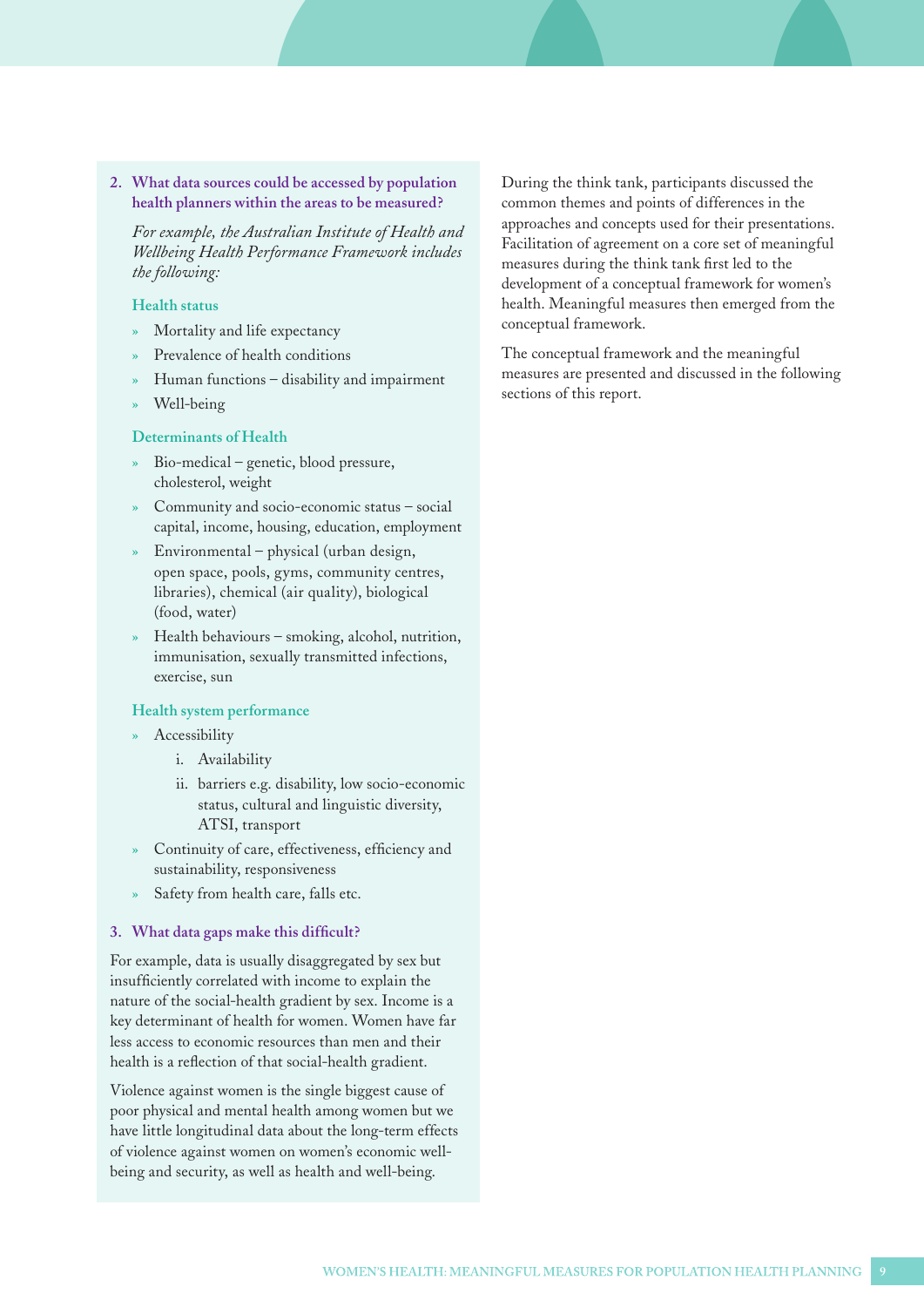# <span id="page-9-0"></span>2.0 A conceptual framework for women's health

## **2.1 The ingredients for a conceptual framework**

During the think tank, participants agreed that the most critical factor in identifying meaningful measures is the existence of a robust conceptual framework that can encapsulate Australian women's health in all its totality and interlinked complexity. Much of the discussion was subsequently spent sketching the contours of a conceptual framework, the final version of which can be found on p. 13 of this report. As the collective thinking unfolded, a distinction emerged between an uppermost causal level of structural drivers of gender hierarchies and inequities and a second-order level of social and economic circumstances expressed as women's lived experiences of the structural drivers.

The resulting conceptual framework is aligned with contemporary research on the social determinants of health, in particular the work of the World Health Organization's (WHO's) Commission on the Social Determinants of Health (CSDH) ([http://www.who.int/](http://www.who.int/social_determinants/en/) [social\\_determinants/en/\)](http://www.who.int/social_determinants/en/). CSDH makes an analytical distinction between the structural factors of health inequities (considered to be the most upstream of all determinants) and the social and economic conditions of daily life (cast as the more intermediary social determinants of health). CSDH presents the different levels of causality in a framework for action on the social determinants of health – one that clearly shows the priority given to the structural determinants of health inequities in shaping a population's health:

*A key aim of the framework is to highlight the difference between levels of causation, distinguishing between the mechanisms by which social hierarchies are created, and the conditions of daily life which then result. [...] The vocabulary of 'structural determinants' and 'intermediary determinants' underscores the causal priority of the structural factors (Solar and Irwin 2010: 4 and 6).* 

It is noted that VicHealth is also currently using CSDH's latest research on the social determinants of health by adapting and applying it to the Australian context, although the focus of VicHealth's work is not specifically on women's health. In addition, implementation of the conceptual framework for women's health should support country reporting against international conventions, such as the United Nation's *Convention on the Elimination of all Forms of Discrimination against Women* (CEDAW).

Think tank participants further recommended that the conceptual framework incorporates a life course approach, such as that utilised by the Ministry of Health in New South Wales. A life course approach has the benefit of focusing attention on the operation of the structural drivers of gender hierarchies and inequities throughout women's lives – from childhood and adolescence, to the young adulthood years, to the mid-life years, and to the older years and end-of-life – in recognition that this operation of structural drivers will be experienced and lived differently by women depending on their stages in the life course.

The following section describes in more detail the distinction between an uppermost causal level of structural drivers of women's health and a second-order level of social and economic conditions expressed as women's lived experiences of the structural drivers; and explains why this distinction is so important for a conceptual framework for women's health.

The conceptual framework is then presented and described in section 2.3 *'The conceptual framework: Four dimensions'.*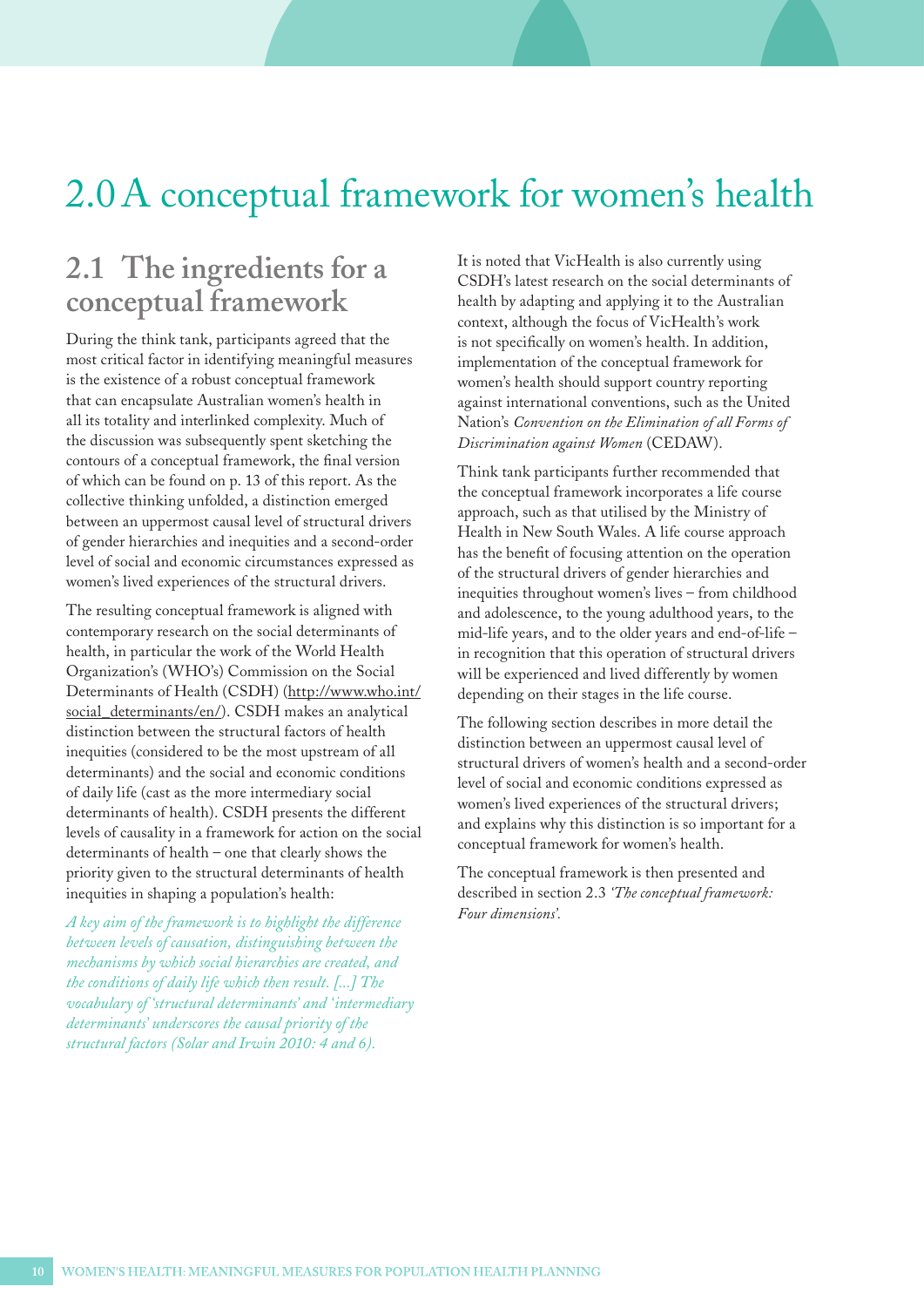## <span id="page-10-0"></span>**2.2 The social determinants of health and the structural drivers of inequities**

## **2.2.1 The social gradient in health**

It is understood globally by public health experts that the most powerful influences on a population's health are the social and economic conditions in which people are born, grow, live, work and age (CSDH 2008: 26).<sup>1</sup> Evidence shows a strong relationship between socioeconomic disadvantage, on the one hand, and shortened life expectancies and increased morbidities, on the other. The health of any given population is not evenly experienced but is rather graded by differences in socioeconomic circumstances. This is known as the social gradient in health.

The existence of a social gradient in health means that health policy makers and planners (and their partners) must take action on social and economic conditions that shape people's lives if they are to improve the health of everyone – especially those with the poorest outcomes. Effective health policy, for example, involves multi-sectoral effort to reduce levels of social exclusion, financial insecurity and economic disadvantage, thereby improving opportunities for all to be part of the social and economic life of their communities. As Marmot and Wilkinson write, "Societies that enable all citizens to play a full and useful role in the social, economic and cultural life of their society will be healthier than those where people face insecurity, exclusion and deprivation" (Marmot and Wilkinson, 2003: 11).

## **2.2.2 Gender inequities**

Inarguably, action on the social determinants of health is the basis of sound population health planning. But what is less well understood and less widely acknowledged in the public health field is the recognition that the social gradient of health is not gender neutral. The fact remains that within any given population, men and women are unequal in social and economic terms. The social construction of gender – or how we live our biological sex according to prevailing norms, values, expectations and behaviours as men and

women – exerts an ever-present force on the unequal distribution of power, prestige and resources *between* the genders, including men's and women's differential access to the key requisites for a healthy life. This unequal distribution of assets stratifies society along gender lines and produces and maintains gender hierarchies and inequities. These in turn shape every facet of women's experiences in ways that are unique to them *as* women – although not always in the same ways (explained further below). Gender-based inequities are, in short, the structural drivers of the social and economic conditions of women's lives; and they influence the circumstances of daily living for women in a myriad of ways, including (but not limited to):

- the role women play in families and households;
- the relationships women have to others as carers and care givers;
- the pathways open to women for secure paid employment;
- the power and control exercised by men over women in private and public life;
- women's capacity to influence the course of public life;
- the voice women have in decision making;
- the ways in which women are valued; and
- the ways in which women are treated including by the health system.

These unique circumstances of women's daily living – the social and economic conditions of their lived realities – then mean that women are more likely than men to be found lower down the social gradient in health with the accompanying exposures to poorer health that this positioning entails.

Economic participation, for example, is a key requisite for a healthy life. Gender norms and institutions define different employment expectations of men and women such that women are systematically disadvantaged in relation to their access to economic participation relative to men. Dominant beliefs about what counts as women's work are typically manifested in the daily life of women in Australia. This is through:

- the inordinate amount of unpaid work performed by women in households and families;
- » women's often fragmented paid work trajectories and career paths;

<sup>1</sup> With health understood as a complete state of physical, mental and social well-being and not merely the absence of disease or infirmity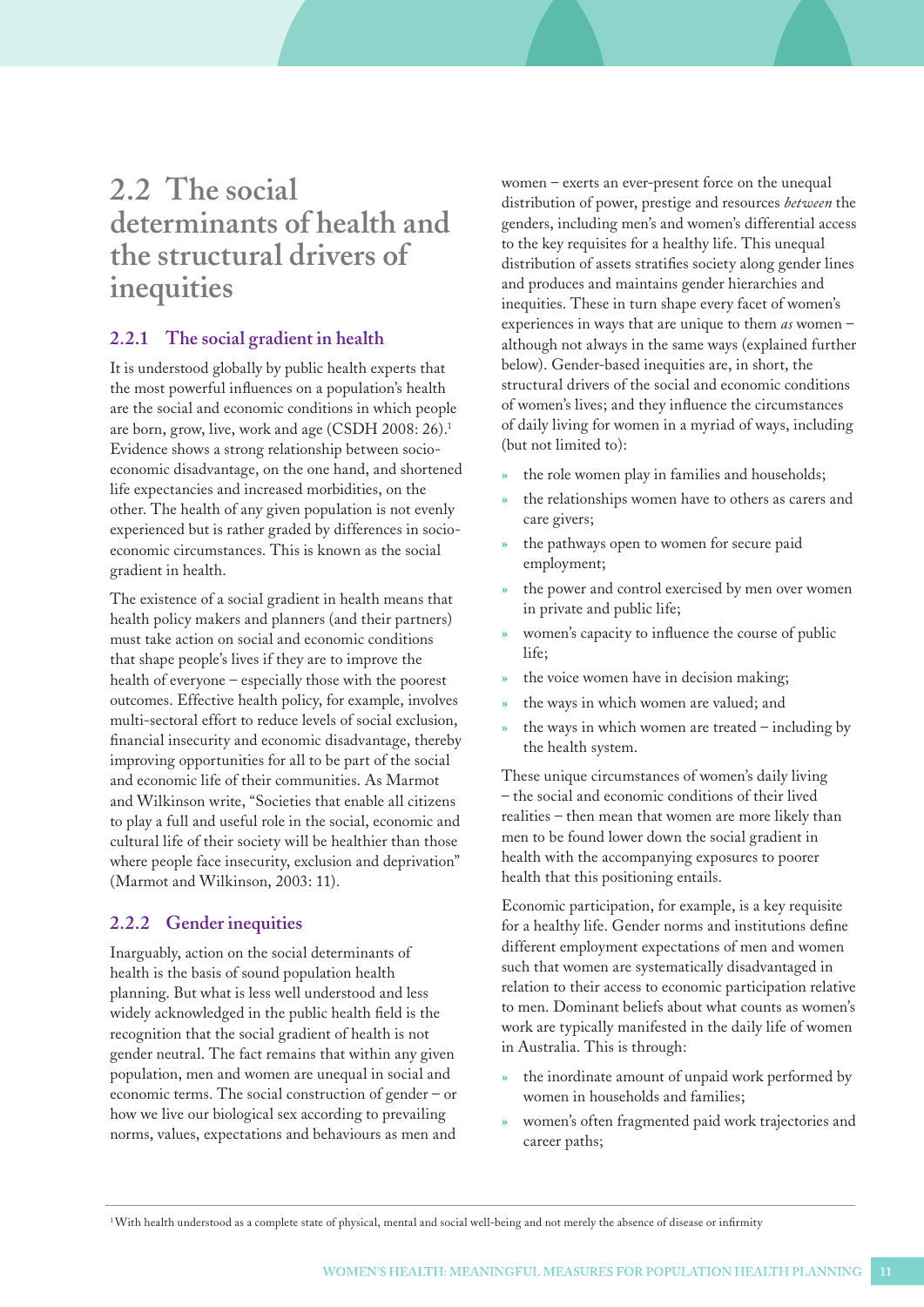- <span id="page-11-0"></span>» women's restriction to lower paid roles, occupations and sectors of employment;
- the poor working conditions often endured by women; or
- » all of the above.

Moreover, these unique social and economic conditions reduce women's lifetime earning capacity and increase their exposure to economic disadvantage and/or poverty in adulthood and older age – both of which pose further risks to the health of women as a group compared to men.

With respect to a conceptual framework for women's health, then, explicitly naming the structural drivers that stratify society along gender lines and produce and maintain systemic gender hierarchies and inequities is both necessary and non-negotiable. So too is showing the relationships between these structural drivers and social and economic circumstances of women's lives, the health behaviours and/or risk factors that expose women to ill health, and the resulting health issues experienced by women.

## **2.2.3 A note on intersectionality**

As stated, gender hierarchies and inequities shape every facet of women's experiences in ways that are unique to them as women, although not always in ways that are identical. Women's experiences as women are not always the same because social stratification occurs across multiple axes. Social stratification along the lines of gender always intersects with other lines of social hierarchy, such as racial privilege, ethnic privilege and hetero-normativity – to name but a few. This means that the distribution of power, money and resources can be unequal *within* women as a group, with some women experiencing the effects of compounded inequities because of their positioning through multiple axes of social stratification and systemic hierarchies.

To the example of economic participation above, we can add that prevailing norms about culture and ethnicity typically define different employment expectations of Anglo-Australian women and women from non-English speaking backgrounds. As a result, women from non-English speaking backgrounds are systematically disadvantaged in relation to their access to economic participation relative to Anglo-Australian women. This differential access to economic participation between women is manifested in the concentration of women

from non-English speaking backgrounds in lower paid jobs in blue collar occupations, which can expose them to poor work conditions such as long and/or inflexible working hours. Compared to their counterparts in white collar employment, women from non-English speaking backgrounds in blue collar work are consequently more exposed to reduced lifetime earning capacity and hence increased economic disadvantage and/or poverty. They are also more likely to be exposed to the stressors of poor working conditions and hence at increased risk of emotional and/or mental health issues. In short, the specific social and economic circumstances of women from non-English speaking backgrounds mean that these women are more likely than Anglo-Australian women to be found lower down the social gradient in health along with the exposures to poorer health that this positioning entails.

Of course, understanding the lived realities of other groups of women, such as Aboriginal and Torres Strait Islander-identified women, women with disabilities and sexuality and gender diverse women, demands similar attention to the intersectionality of different axes of social stratification and systemic hierarchies. Only then can health policy makers and planners grasp the social and economic circumstances of these women as the result of deep structural drivers of inequities.

With respect to a conceptual framework for women's health, it is therefore imperative that the structural drivers that stratify society along gender lines are shown together with other axes of social stratification that structure social hierarchies and inequities, and which in turn intersect with one another to influence women's social and economic circumstances, their health behaviours and risk factors for poor health, and the health issues that they ultimately experience.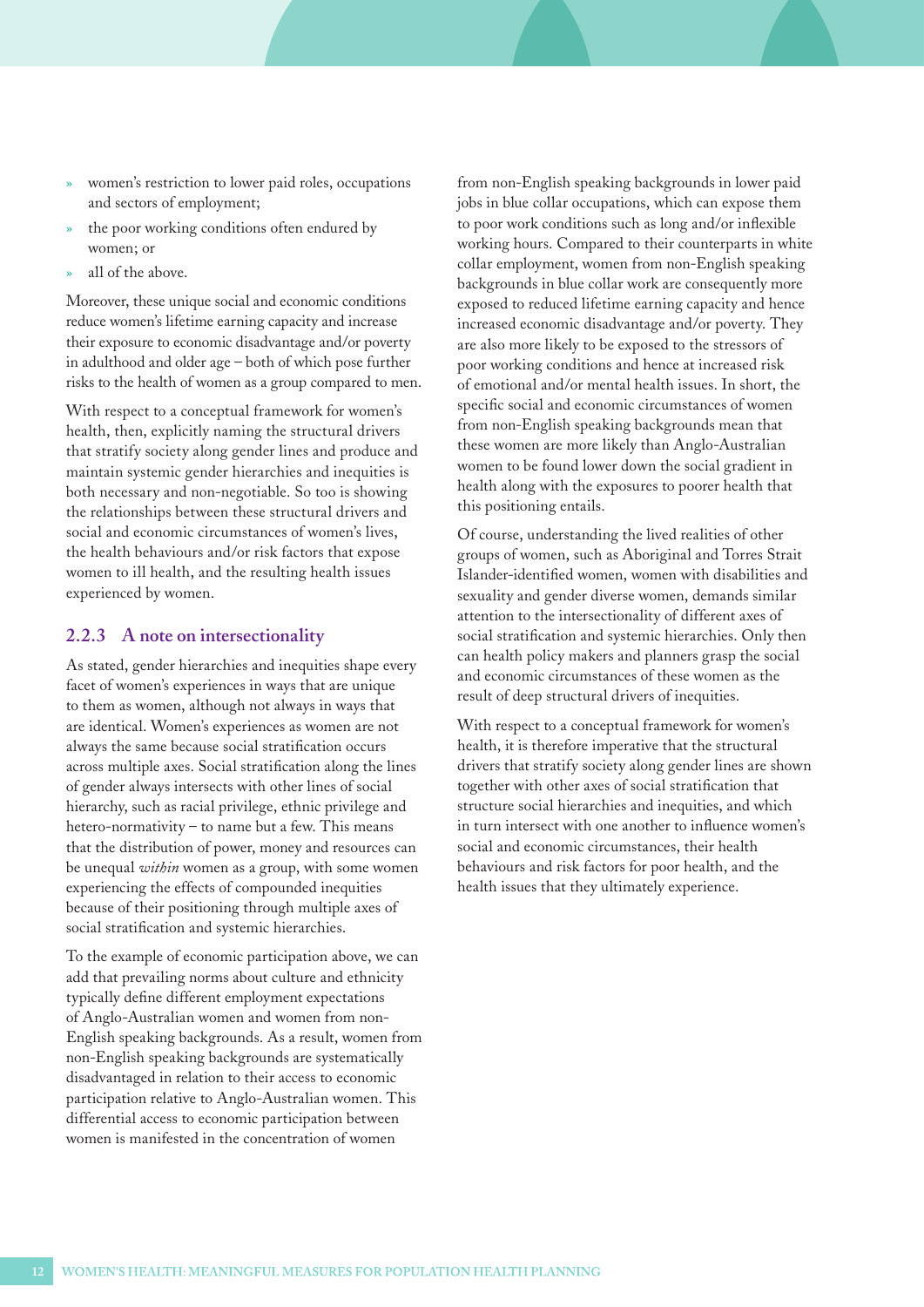# **2.3 The conceptual framework: Four dimensions**

The conceptual framework for women's health comprises four dimensions that make explicit the totality and interlinked complexity of women's health. A life course approach and the key requisites for a healthy life are also part of the conceptual framework.



<sup>\*</sup> Girls aged 0–11 years are shown in this conceptual framework for women's health to indicate that the structural drivers are at work throughout the life course. The conceptual framework, however, focuses on the causal linkages between the four dimensions and their effects on young women, mid-life women and older women.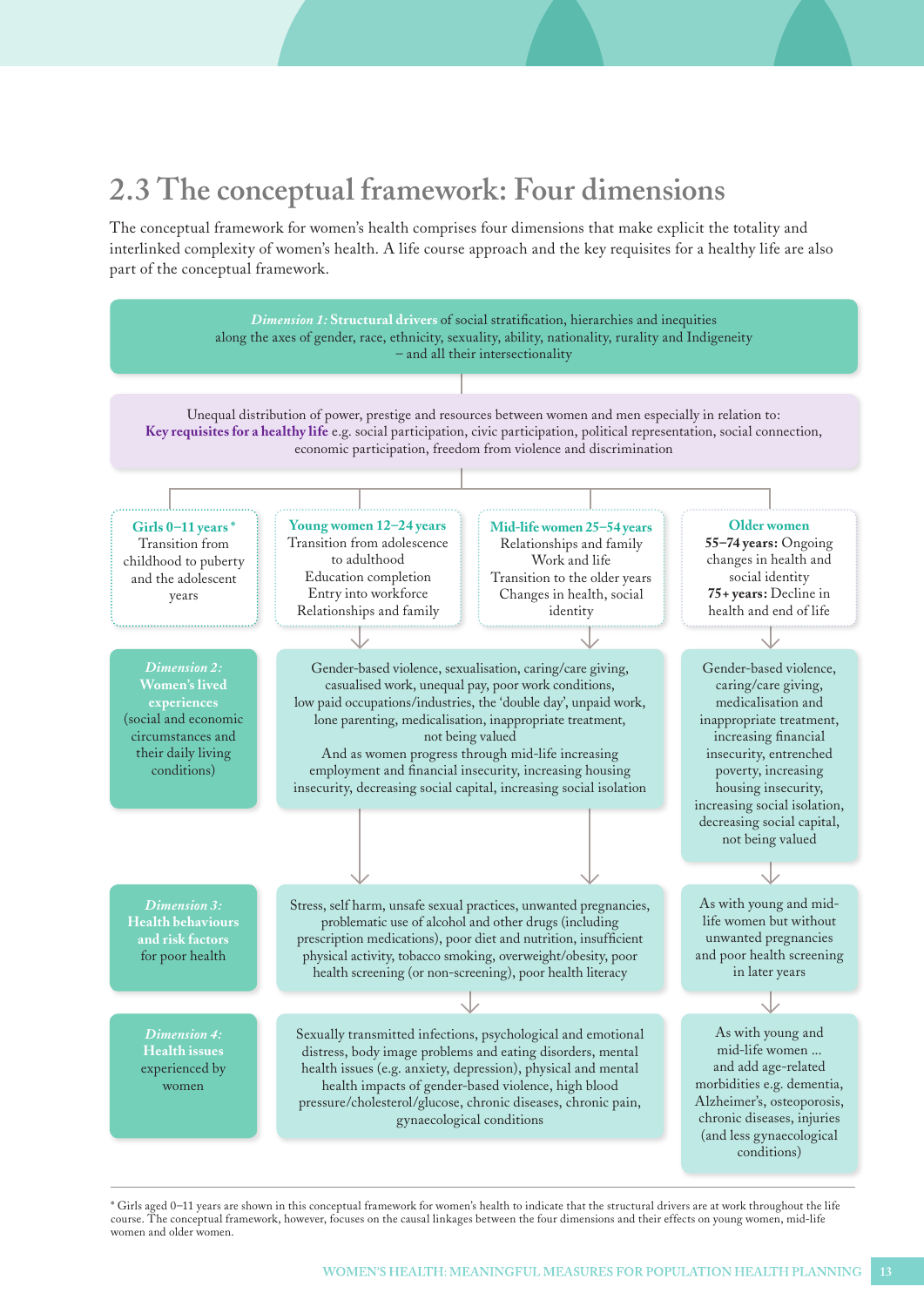### <span id="page-13-0"></span>**2.3.1 The first dimension: Structural drivers of stratification, hierarchies and inequities**

This level includes the deeply entrenched structural mechanism that stratifies society along gender lines and produces and maintains systemic gender hierarchies and inequities in relation to power, prestige and access to resources. The key requisites for a healthy life are part of this unequal distribution of assets between the genders. The structural mechanism responsible for this is the social construction of gender, or how we live our biological sex according to prevailing norms, values, expectations and behaviours as men and women. This particular structural mechanism intersects with other powerful drivers of social stratification that operate along the lines of race, ethnicity, sexuality, ability, nationality, rurality and Indigeneity, which each produce and maintain hierarchies and inequities that complicate even further the relation to power, prestige and access to resources for specific groups of women.

In keeping with the Commission on the Social Determinants of Health's causal prioritising of the structural determinants of health inequities, this first dimension of women's health is shown in the uppermost part of the conceptual framework for women's health.

### **2.3.2 Interlude: the key requisites for a healthy life and the stages of women's life course**

Situated between the first and second dimensions of women's health, are the key requisites for a healthy life. The key requisites are part of society's resources that men and women have differential access to because of impacts of social stratification along gender lines. They include:

- social participation;
- civic participation;
- » political representation;
- social connection;
- economic participation; and
- freedom from violence and discrimination.

The key resources for a healthy life are located between the first and second dimensions for a reason. Put simply, the structural drivers of stratification, hierarchies and inequities along gender lines mean women have less accessibility to the key requisites for a healthy life compared to men, and it is this inequity that is then 'lived' in women's socio-economic circumstances (the second dimension of women's health).

Also situated between the first and second dimensions are the stages of the life course approach. These are:

- » childhood and adolescence (0–11 years);
- the young adulthood years (12–24 years);
- » the mid-life years (25–54 years); and
- the older years and towards the end-of-life (55–74 years and 75+ years)

The stages of the life course approach are located between the first and second dimensions to show how the causal relationships between the structural drivers and the second, third and forth dimensions of women's health are experienced by women throughout the life course and in different ways (depending on the stage).

## **2.3.3 The second dimension: Social and economic circumstances of women**

This level includes the social and economic circumstances of women (also known as women's daily living conditions or women's lived realities) that are shaped by the hierarchies and inequities in relation to power, prestige and access to resources as generated by the structural drivers. These social and economic circumstances are what public health conventionally understands as the social determinants of health; and in the conceptual framework for women's health (and in keeping with the latest research on the social determinants of health) these social determinants of health are a second-order priority insofar as they are the product of the deeper, underlying and entrenched structural determinants of health inequities. The conceptual framework for women's health thus conveys the message that any action to improve women's health cannot limit itself to the social determinants but must tackle the structural mechanisms that produce and maintain the inequitable distribution of power, prestige and resources between men and women in the first place.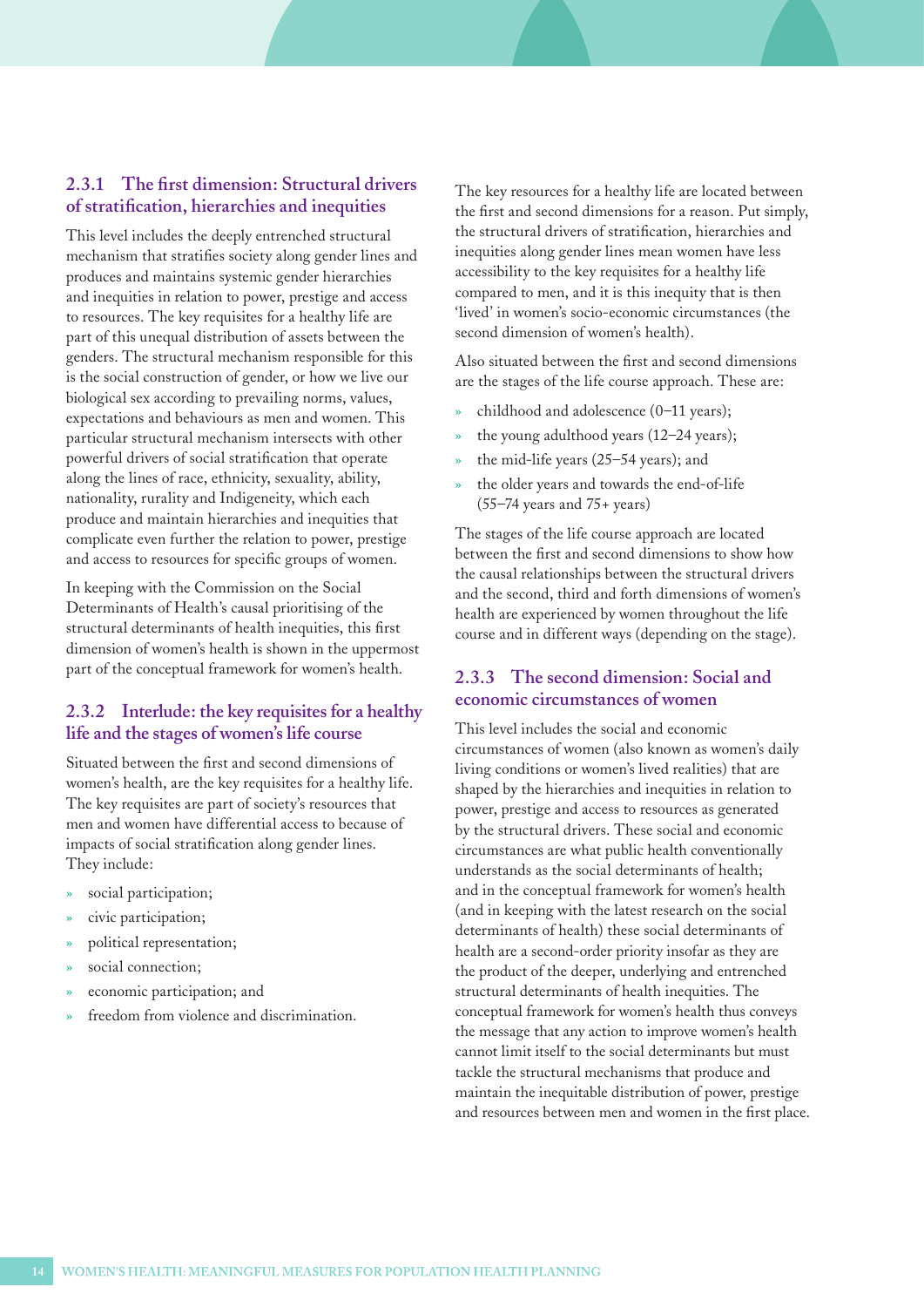<span id="page-14-0"></span>The social determinants of women's health include a myriad of circumstances experienced by women on a daily basis including:

- employment issues: such as poor working conditions; fragmented paid work trajectories and career paths; unemployment; under-employment; casualisation; unequal pay; and restriction to lower paid roles and 'feminised' occupations/sectors of employment;
- » financial insecurity, socio-economic disadvantage and entrenched poverty;
- housing insecurity and homelessness;
- » poor social support, social isolation, social exclusion and low social capital (e.g. not having a voice in decision making);
- » unpaid work (especially women's role as primary carers of children and care givers to other family members), carrying the load of the 'double day' (i.e. paid work and unpaid work), lone parenting and volunteering;
- » gender-based violence (physical, sexual, emotional and financial) including intimate partner violence;
- sexual harassment in the workplace and stalking;
- discrimination and exploitation;
- sexualisation and objectification;
- inappropriate treatment by institutions (such as the legal system or the media) and services (including a health service system that medicalises women); and
- not being valued overall.

## **2.3.4 The third dimension: Health behaviours and risk factors for poor health**

This level includes the exposures to individual health behaviours and/or risk factors for poor health that are connected to women's social and economic circumstances, such as:

- low self-esteem, stress and self-harm;
- » poor diet and nutrition, physical inactivity, overweight and obesity;
- tobacco smoking;
- the problematic use of alcohol and other drugs (including prescription medicines);
- unsafe sexual practices and unwanted pregnancies;
- » poor health screening practices (or non-screening); and
- poor health literacy.

## **2.3.5 The fourth dimension: Women's health issues**

This level includes the myriad of health issues experienced by women that must be contextualised and understood according to the conceptual framework as a whole; that is, as framed by the preceding structural and socio-economic dimensions of women's health in their interlinked and causal chain of effects. Women's health issues include (and are not limited to):

- high blood pressure, high blood cholesterol and high blood glucose;
- mental health issues (e.g. depression, anxiety);
- body image problems and eating disorders;
- emotional health issues (e.g. stress);
- » physical health problems (e.g. chronic pain, arthritis);
- » gynaecological conditions;
- sexually transmitted infections;
- » physical and mental health impacts of gender-based violence;
- » preventable chronic diseases (e.g. diabetes, lung cancer, heart disease); and
- » age-related morbidities (e.g. chronic diseases, osteoporosis, injuries from falls, dementia and Alzheimer's).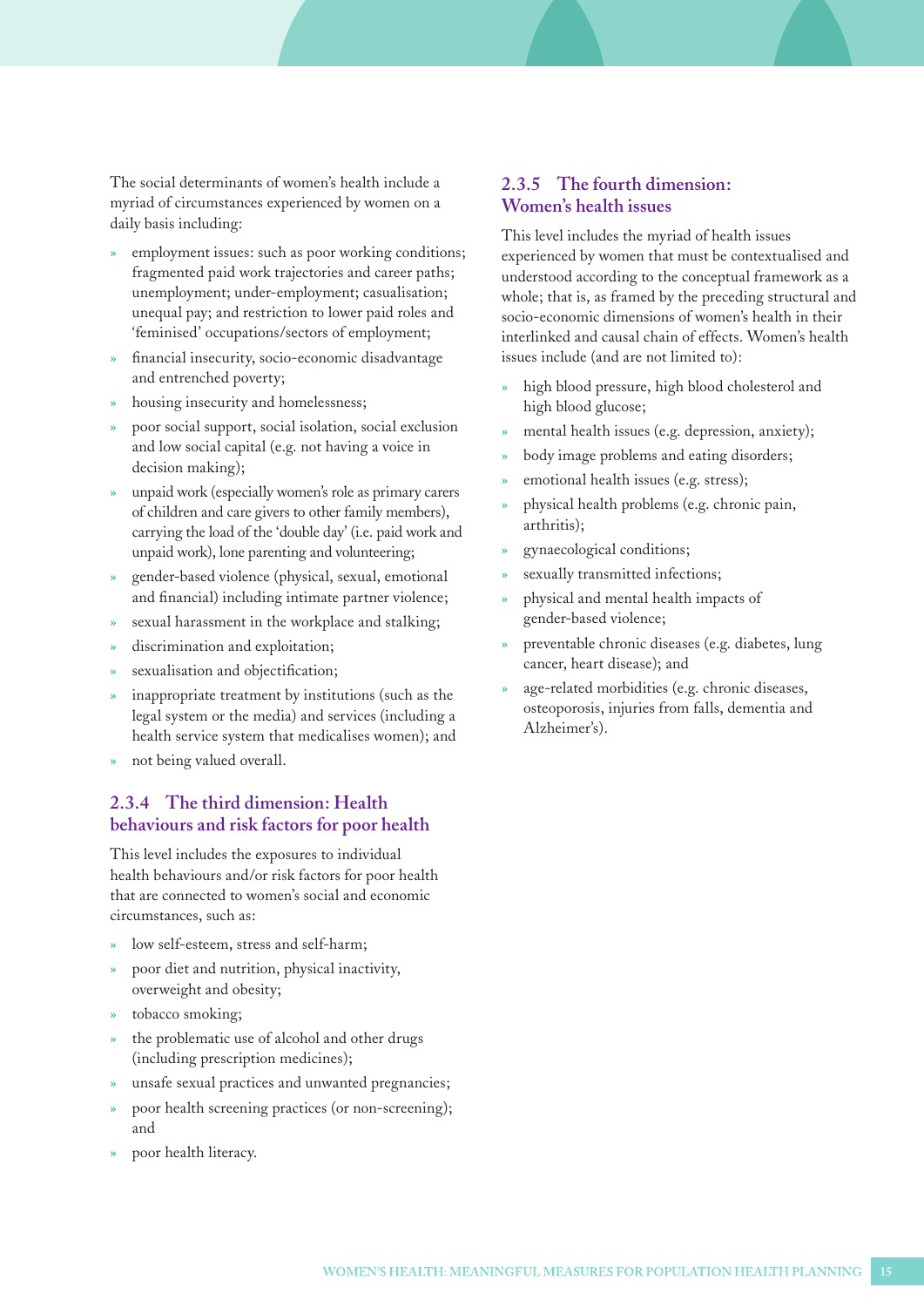# 3.0 The meaningful measures

The conceptual framework presented and described above allows us to understand women's health in its full dimensions. Importantly, it enables us to identify the most critical aspects of women's health to be measured. This identification is important because 'what gets measured is what gets done' (see section 1.2 'Why focus on meaningful measures'?).

Not every aspect of women's health as shown in the conceptual framework need always be measured; salient elements are therefore the *prioritised* areas of the conceptual framework necessary for health policy makers and planners to comprehend – *at a minimum* – so that their work does not continue to overlook the social determinants of women's health and/or remain 'blind' to the structural drivers of gender hierarchies and inequities that shape women's daily living conditions and their health outcomes.

As this report makes clear, meaningful measures are specifically for use by population health planners and decision-makers, and the different emphases they

will place on the different meaningful measures given the diversity of the populations they are planning for is acknowledged. The table and its contents are not meant to be an exhaustive set of measures of Australian women's health for health planners and decision-makers.

The following table includes the meaningful measures of Australian women's health that arose from the work of the think tank in prioritising certain elements of the conceptual framework. The table also includes links to available data sources for the meaningful measures, where these are currently known to exist. Fresh data sources will no doubt come into existence as national data custodians, such as the Australian Bureau of Statistics, continue to expand their output of genderbased statistics – particularly in the areas of women's experiences of violence and pay inequities. This means that the table of meaningful measures that follows is not static but rather a work-in-progress, to be continuously developed.

| Salient element of<br>women's health          | As meaningfully measured by                                                                                                                                                                                                                                                                                                                                                                                                                                                                                                                                                              | Data source                                                                                                                                                                                                                                                                                               |
|-----------------------------------------------|------------------------------------------------------------------------------------------------------------------------------------------------------------------------------------------------------------------------------------------------------------------------------------------------------------------------------------------------------------------------------------------------------------------------------------------------------------------------------------------------------------------------------------------------------------------------------------------|-----------------------------------------------------------------------------------------------------------------------------------------------------------------------------------------------------------------------------------------------------------------------------------------------------------|
| Demographics and<br>diversity                 | Age distribution of women as a population group<br>Countries of birth of women and their age distributions<br>Aboriginal and Torres Strait Island identified women and<br>their age distributions<br>Languages spoken at home and spoken English<br>proficiency<br>Religious affiliation                                                                                                                                                                                                                                                                                                 | Australian Bureau of Statistics Census<br>Community Profiles Series,<br>http://www.abs.gov.au/census<br>Department of Immigration and<br>Citizenship, Settlement Reporting Facility,<br>https://www.immi.gov.au/settlement/                                                                               |
|                                               | Women with disabilities<br>Same-sex attracted women                                                                                                                                                                                                                                                                                                                                                                                                                                                                                                                                      | Women's Health Victoria, The Index<br>('Demographics and diversity'),<br>http://www.theindex.org.au/Data/<br>DemographicsDiversity.aspx                                                                                                                                                                   |
| Gender equality<br>and women's<br>empowerment | Meaningful measure requires further investigation; two<br>possible options are:<br>United Nations Development Program's Gender<br>$\mathcal{P}$<br>Inequality Index, a composite measure reflecting<br>inequality in achievements between women and men in<br>reproductive health, empowerment and the labour market<br>OECD's Social Institutions and Gender Index,<br>$\gg$<br>a composite measure of the root causes of gender<br>inequality; for example, violence against women,<br>access to public space, discrimination against women<br>with respect to political participation | Data source requires further investigation;<br>for the moment there is the Gender<br>Inequality Index (data on Australia<br>available) http://hdrstats.undp.org/en/<br>indicators/68606.html and the<br>Social Institution and Gender Index<br>(Australia yet to be ranked)<br>http://www.genderindex.org |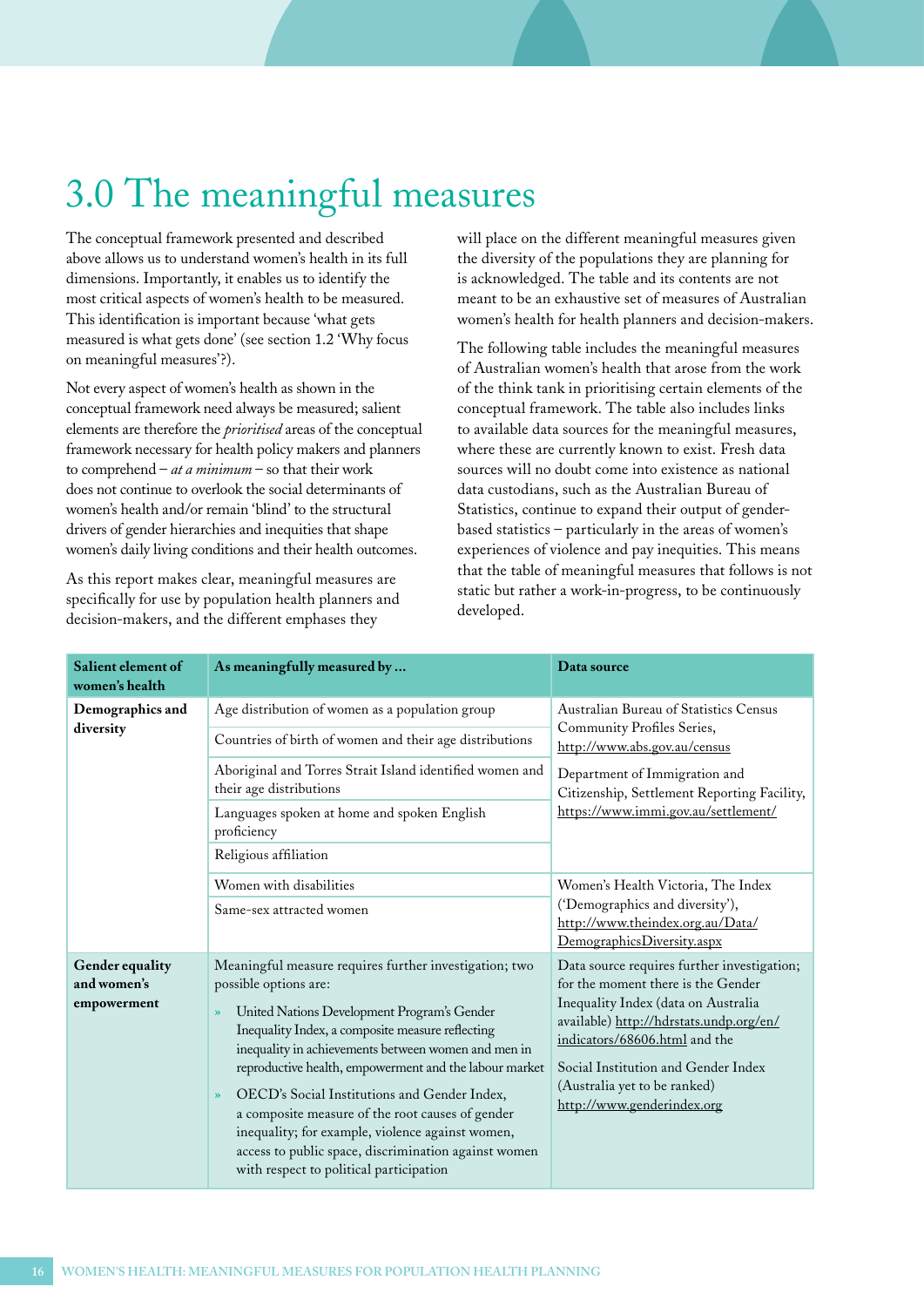<span id="page-16-0"></span>

|  | Continued |
|--|-----------|
|  |           |

| Salient element of<br>women's health | As meaningfully measured by                                                                                                                                                                                                                                                             | Data source                                                                                                                                                                                                                                                                                                                                                                                       |
|--------------------------------------|-----------------------------------------------------------------------------------------------------------------------------------------------------------------------------------------------------------------------------------------------------------------------------------------|---------------------------------------------------------------------------------------------------------------------------------------------------------------------------------------------------------------------------------------------------------------------------------------------------------------------------------------------------------------------------------------------------|
| Women in leadership                  | Ratio of women with seats in parliament compared to<br>men (federal and state/territory)<br>Ratio of women at ministerial portfolios compared to<br>men (federal and state/territory)                                                                                                   | Parliament of Australia, 'Representation of<br>women in Australian parliaments',<br>http://www.aph.gov.au/About_Parliament/<br>Parliamentary<br>Departments/Parliamentary<br>Library/pubs/BN/2011-2012/<br>Womeninparliament# Toc318895764<br>Australian Bureau of Statistics,<br>'Gender indicators' http://www.<br>abs.gov.au/ausstats/abs@.nsf/<br>Lookup/4125.0main+features610Aug%20<br>2013 |
|                                      | Ratio of women who are local government councillors<br>compared to men                                                                                                                                                                                                                  | Contact the Australian Local Government<br>Association, http:/www.alga.asn.au                                                                                                                                                                                                                                                                                                                     |
|                                      | Ratio of women in executive and leadership positions<br>in private, Government and<br>Non-Government entities compared to men<br>(and attendant remuneration received)                                                                                                                  | Equal Opportunity for Women in the<br>Workplace Agency, Census of Women in<br>Leadership,<br>http:/www.wgea.gov.au<br>Australian Bureau of Statistics,<br>'Gender indicators', http://www.<br>abs.gov.au/ausstats/abs@.nsf/                                                                                                                                                                       |
|                                      |                                                                                                                                                                                                                                                                                         | Lookup/4125.0main+features610Aug%20<br>2013                                                                                                                                                                                                                                                                                                                                                       |
| Social connection                    | Meaningful measure requires further investigation                                                                                                                                                                                                                                       | Data source requires further investigation                                                                                                                                                                                                                                                                                                                                                        |
| Labour force status                  | Women's labour force status<br>compared to men<br>Women's mode of employment (full time or part time)<br>compared to men<br>Women's occupations and industries compared to men                                                                                                          | Australian Bureau of Statistics, Census<br>Community Profiles Series, http://www.<br>abs.gov.au/census                                                                                                                                                                                                                                                                                            |
| <b>Financial insecurity</b>          | Women's individual income compared to men                                                                                                                                                                                                                                               | Australian Bureau of Statistics, Census<br>Community Profiles Series, http://www.<br>abs.gov.au/census                                                                                                                                                                                                                                                                                            |
|                                      | Women's superannuation compared to men                                                                                                                                                                                                                                                  | Women's Health Victoria, The Index<br>('Economic and employment conditions'),<br>http://www.theindex.org.au/Data/<br>EconomicEmploymentConditions.aspx                                                                                                                                                                                                                                            |
|                                      | Current gender wage gap in Australia                                                                                                                                                                                                                                                    | economic Security4Women (eS4W)<br>('Gender pay gap measures') http://www.<br>security4women.org.au                                                                                                                                                                                                                                                                                                |
| <b>Unpaid work</b>                   | Amount of time spent caring for dependent children<br>compared to men<br>Amount of time spent assisting a family member or other<br>person with a disability compared to men<br>Amount of time spent on housework compared to men<br>Voluntary work undertaken by women compared to men | Australian Bureau of Statistics,<br>Census Community Profiles Series,<br>http://www.abs.gov.au/census                                                                                                                                                                                                                                                                                             |
| Housing insecurity                   | Women experiencing homelessness and the reasons why                                                                                                                                                                                                                                     | Australian Homelessness Clearinghouse<br>('Research and data') http://www.<br>homelessnessclearinghouse.govspace.gov.au                                                                                                                                                                                                                                                                           |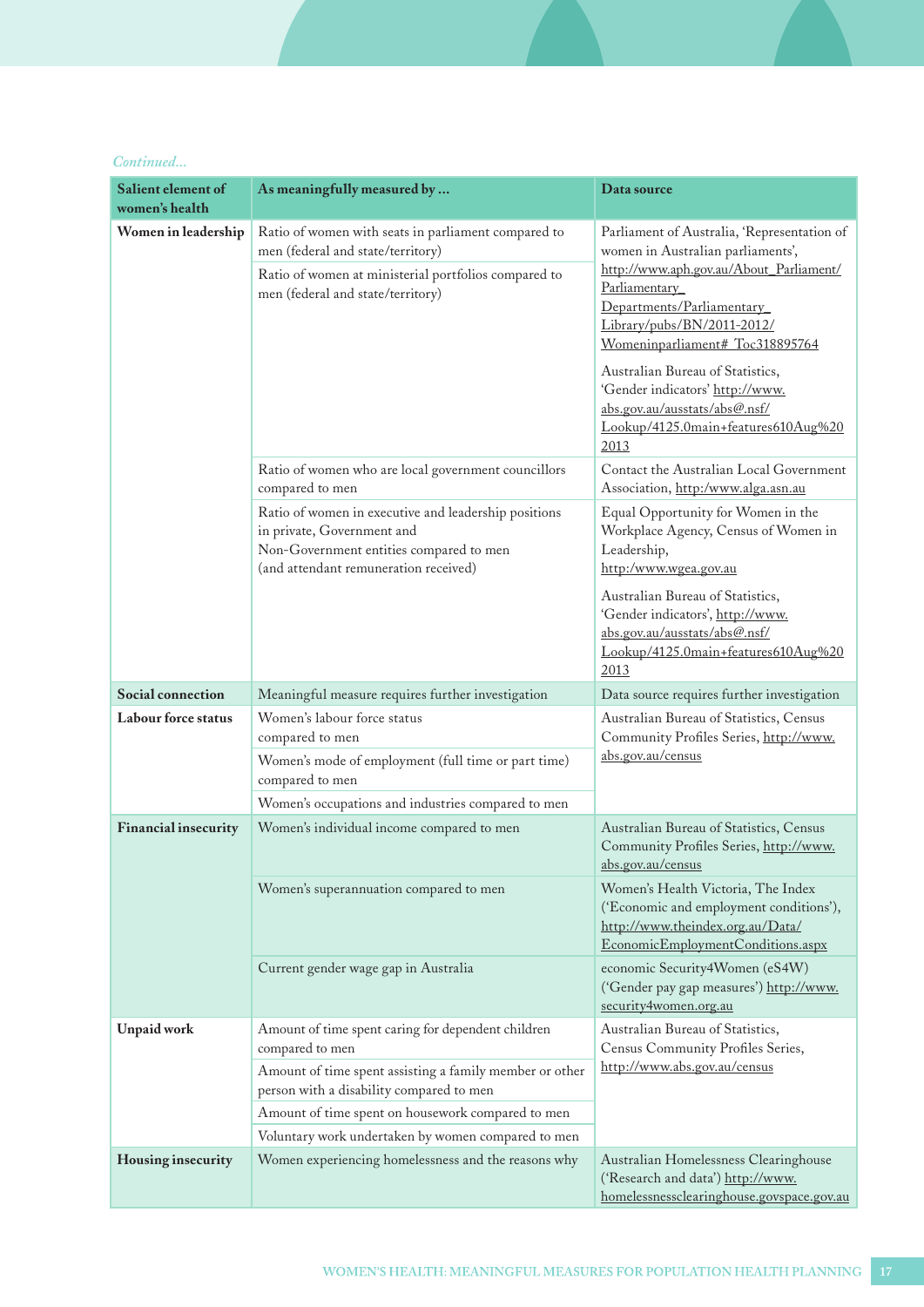### <span id="page-17-0"></span>*Continued...*

| As meaningfully measured by                                                                                                                                                                                                       | Data source                                                                                                                                                                                                                                                       |
|-----------------------------------------------------------------------------------------------------------------------------------------------------------------------------------------------------------------------------------|-------------------------------------------------------------------------------------------------------------------------------------------------------------------------------------------------------------------------------------------------------------------|
| Number of female-headed households with dependent<br>children compared to male-headed households                                                                                                                                  | Australian Bureau of Statistics, Census<br>Community Profiles Series, http://www.<br>abs.gov.au/census                                                                                                                                                            |
| Population-based surveys on women's experiences of<br>gender-based violence                                                                                                                                                       | Australian Bureau of Statistics,<br>Personal safety survey, http://<br>www.abs.gov.au/ausstats/abs@.nsf/<br>Latestproducts/ = AA3C5529FE728CD<br>3CA25794F0011DD51?opendocument<br>Australian Longitudinal Study on<br>Women's Health,<br>http://www.alswh.org.au |
| Meaningful measures for each of these forms of<br>discrimination require further investigation                                                                                                                                    | Data sources for each of these forms<br>of discrimination require further<br>investigation; for the moment, the Human<br>Rights Commission Australia has research<br>reports and publications, https://www.<br>humanrights.gov.au/                                |
| Women's use of prescription medications<br>Rates of smoking amongst women<br>Rates of alcohol consumption and binge drinking                                                                                                      | Australian Longitudinal Study on<br>Women's Health,<br>http://www.alswh.org.au                                                                                                                                                                                    |
| Years lived with disability (YLD) and their causes                                                                                                                                                                                | Australian Institute of Health and Welfare,<br>Burden of Disease<br>http://www.aihw.gov.au<br>Australian Longitudinal Study on<br>Women's Health http://www.alswh.org.au                                                                                          |
| Breast cancer screening participation rates<br>Cervical cancer screening participation rates<br>Human papilomavirus vaccination participation rates<br>Abortion rates<br>Fertility and infertility rates<br>Communicable diseases | Women's Health Victoria, The Index<br>('Sexual and reproductive health'),<br>http://www.theindex.org.au/Data/<br>SexualReproductiveHealth.aspx                                                                                                                    |
|                                                                                                                                                                                                                                   | Contraceptive use                                                                                                                                                                                                                                                 |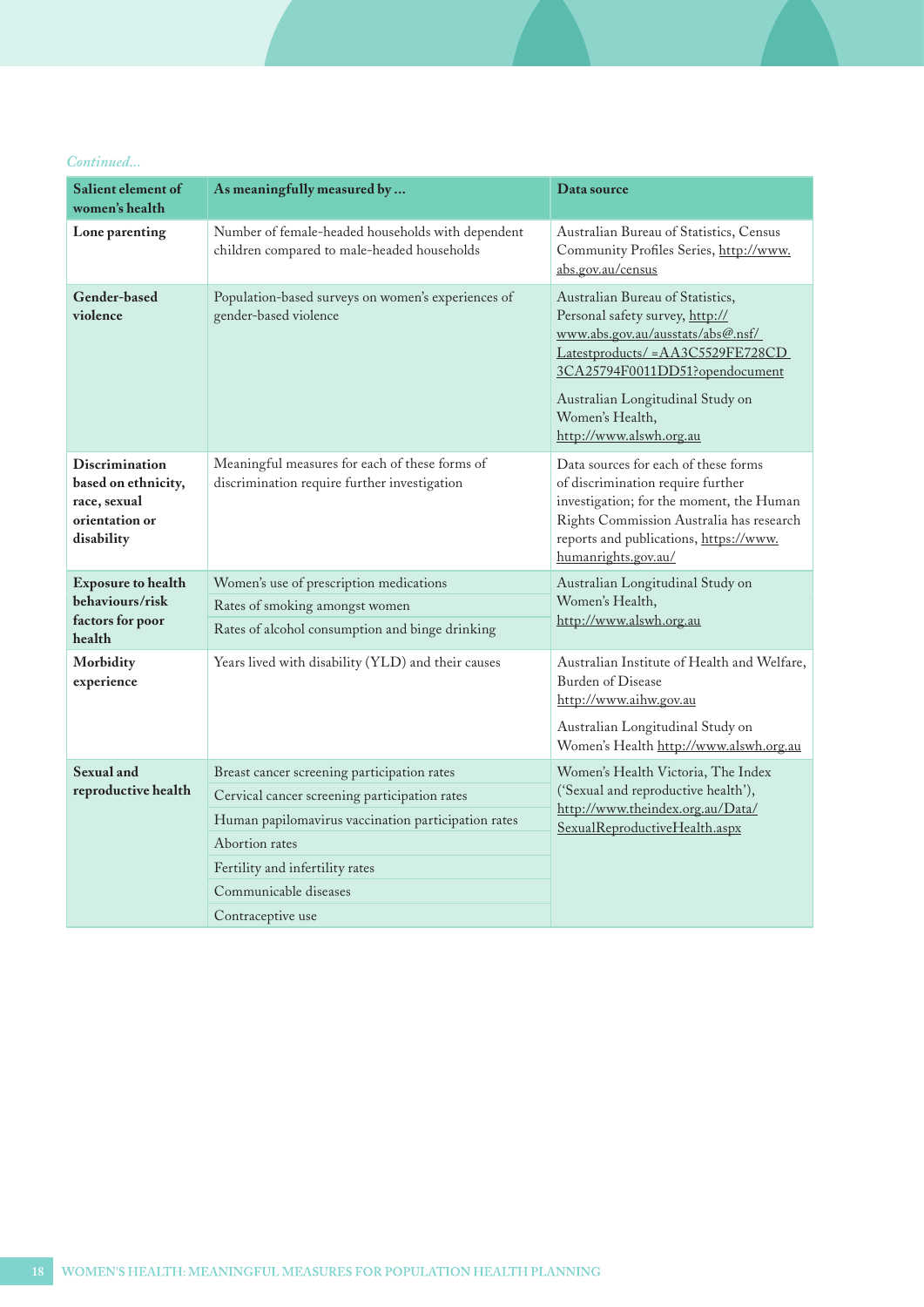# 4.0 Using the meaningful measures: Case scenario

*Societies that enable all citizens to play a full and useful role in the social, economic and cultural life of their society will be healthier than those where people face insecurity, exclusion and deprivation' (Marmot and Wilkinson, 2003: 11).* 

The following case scenario has been developed as a way of illustrating how the meaningful measures contained in this resource can be used for population health planning.

A population health planner in Melbourne's north is working with a range of partners on developing a strategy to promote the mental health and wellbeing of the local community. Drawing on evidence, they decide that a key action area in the strategy is to focus on enhancing pathways to economic participation for those who want to participate but experience barriers in doing so.

Using the meaningful measures table in this report, the planner builds a profile of the labour force status of men and women in the local area; and sees that a lower proportion of women participate in the formal labour force than men. These facts prompt her to consult with stakeholders (including community women) to find out more about what lies behind this pattern in labour force status.

The planner finds out that the local population has a relatively young profile, with many households that are families with dependent children. Moreover, in these family households, women have the primary role of caring for the children. The extent of this unpaid work means many women have not been able to return to paid employment since starting their families, even though they would like to resume their careers. The women believe that many employers will not offer the flexibility in working conditions they would need to re-enter the workforce. They also talk about how their work at home is not really valued by those around them, but rather expected of them; and that this is having a bearing on their sense of self and their mental health and wellbeing.

The planner finds out that the local population is diverse, too, with a sizeable group of newly-arrived women from non-English speaking backgrounds countries such as China, India and Sudan. She verifies this by using the meaningful measures table in this report to build a profile of newly arrived women. During her consultations with newly arrived women, she learns that discrimination is a common experience. Many have found it difficult to source employment and/or have their educational qualifications from their home countries recognised. Many feel they have not gained acceptance in the local community. The women talk about how all these factors combine to affect their self-esteem, confidence and overall mental health and wellbeing.

The planner reports these needs back to the partners she is working with on the mental health and wellbeing strategy. Together, they formulate a set of specific activities to enhance pathways to economic participation for community women, including:

- advocating for more affordable and accessible child care;
- » promoting equal and respectful relationships between women and men that emphasise the value of shared parenting roles (rather than traditionally defined gender roles);
- running community education sessions on the Fair Work Amendment Act 2013 which strengthens employee rights to request flexible work if are caring for dependants;
- » communicating messages that assist in empowering local women to ask employers for flexible working conditions; and
- implementing a best-practice micro-finance program involving the provision of short-term no-interest credit, small business training and financial literacy training to assist newly-arrived women from non-English speaking backgrounds to start up local enterprises.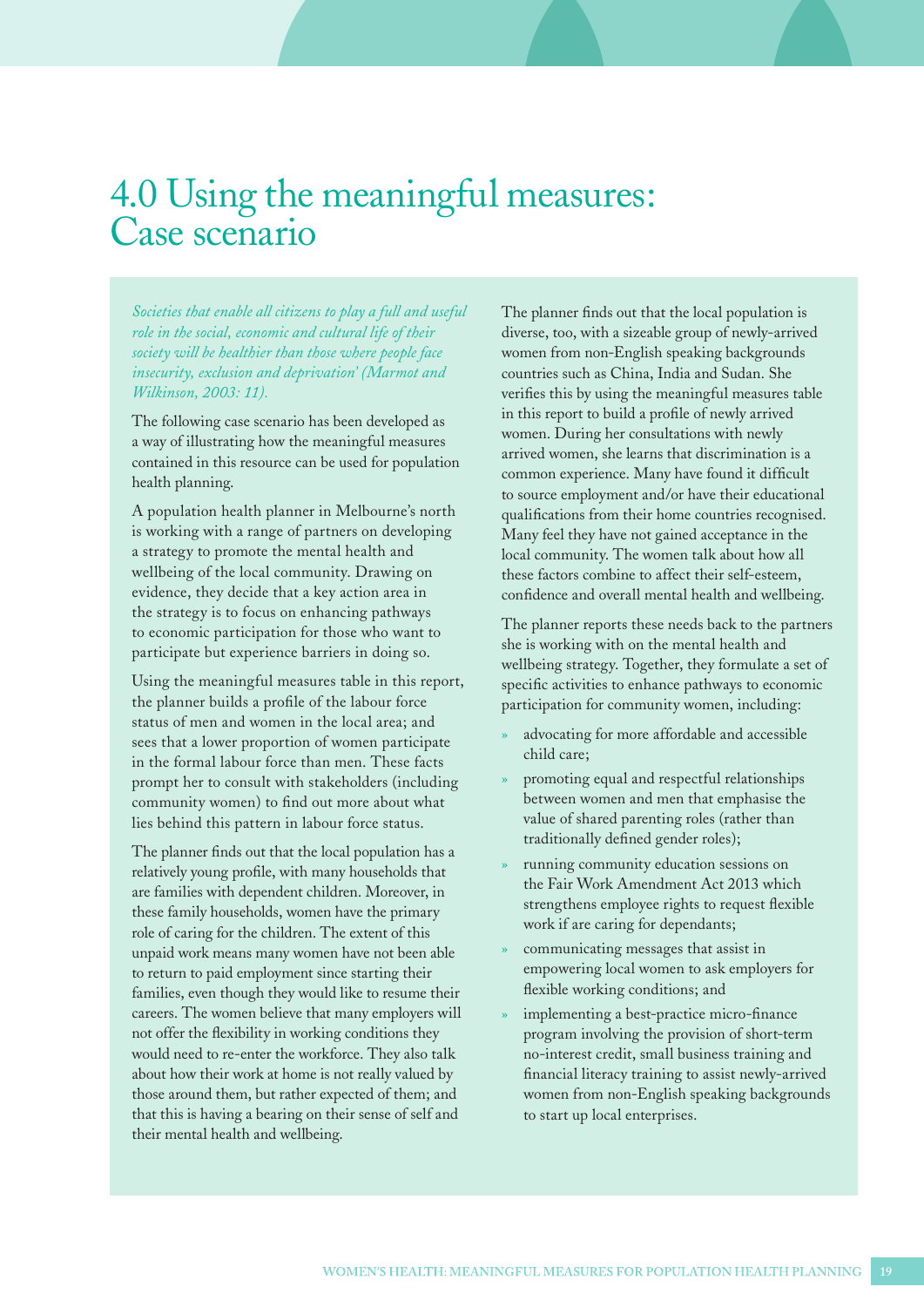# <span id="page-19-0"></span>5.0 Implementation steps

- 1. The AWHN *Women's health: Meaningful measures for population health planning* report will be disseminated through targeted distribution to its primary intended users with assistance sought from the AWHN membership, Australian Medicare Locals Alliance, Australian Local Government Association, Australian Health Ministers' Advisory Council and Commonwealth Department of Health and Ageing.
- 2. Population health planning experts will be asked to provide feedback to AWHN on their application of the conceptual framework and meaningful measures in this report, with particular reference to the questions below, to support their ongoing refinement:
	- » How have you used the conceptual framework and women's health meaningful measures and was this effective?
	- Are there specific ways in which the conceptual framework and women's health meaningful measures can be improved? For example, are

there other/different meaningful measures that should be considered as seminal to population health planning? Have you identified better examples of data sources for the meaningful measures?

- 3. Entities responsible for data capture and distribution will be asked to consider the data gaps for the meaningful measures identified in this report and provide feedback to AWHN on how these might be addressed.
- 4. Reported progress against the steps outlined above will be used by AWHN to support continuing promotion, refinement and improvement in women's health through population health planning.

To assist in the provision of feedback and AWHN's reporting of progress outlined in these implementation steps a questionnaire has been developed for use at Appendix A.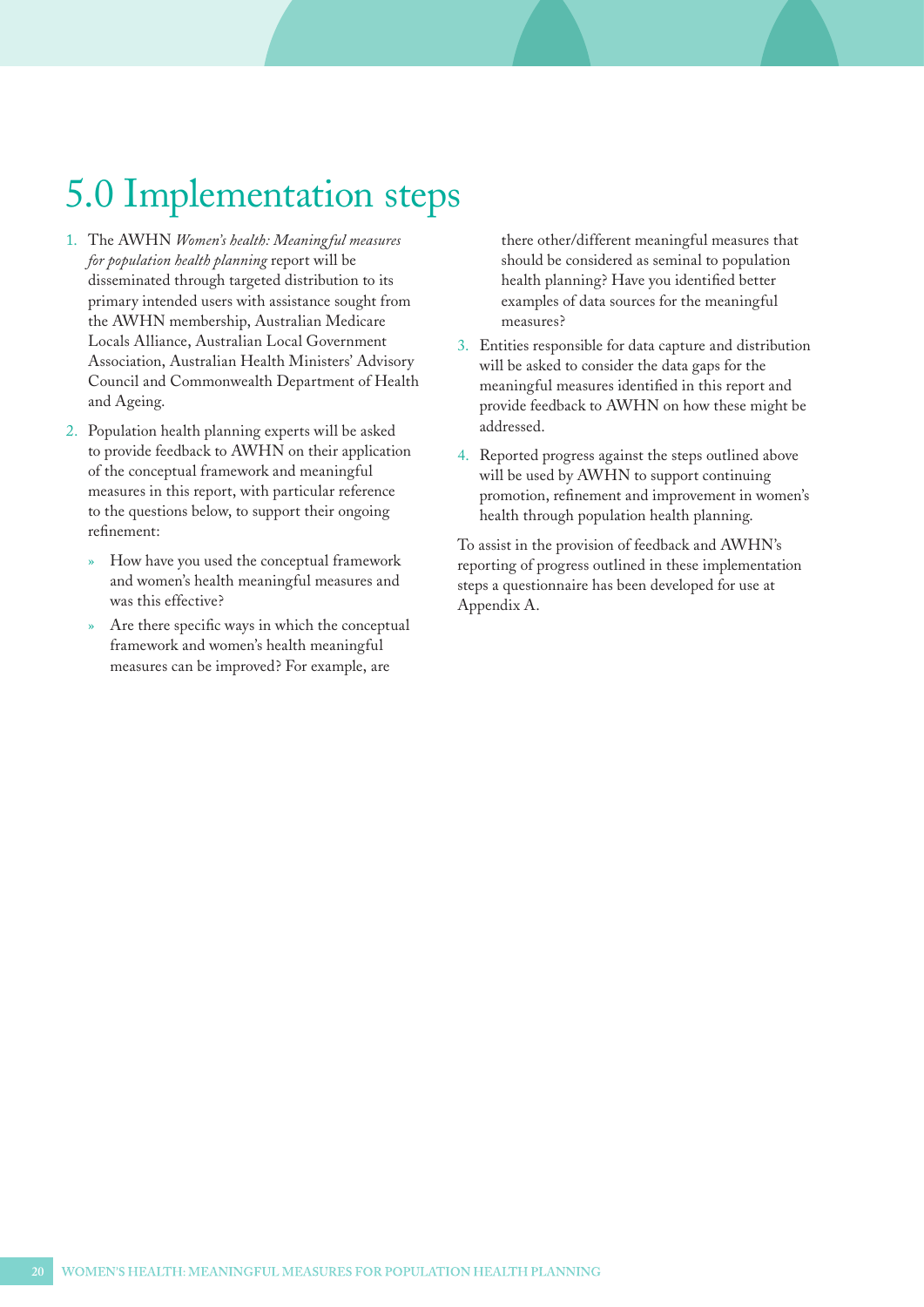# References

CSDH (2008) *Closing the gap in a generation: Health equity through action on the social determinants of health.* Final report of the Commission on Social Determinants of Health. World Health Organization, Geneva. Available < [http://www.who.int/social\\_](http://www.who.int/social_determinants/thecommission/finalreport/en/) [determinants/thecommission/finalreport/en/](http://www.who.int/social_determinants/thecommission/finalreport/en/) >, accessed 15 August 2013

Marmot M, Wilkinson R (2003) *Social determinants of health: the solid facts. 2nd edition.* World Health Organization, Copenhagen. Available <<http://www.euro.who.int/en/what-we-publish/abstracts/social-determinants-of-health.-the-solid-facts> >, accessed 15 August 2013

Solar O, Irwin A (2010) *A conceptual framework for action on the social determinants of health*. Social Determinants of Health Discussion Paper 2 (Policy and Practice). World Health Organization, Geneva. Available < [http://www.who.int/social\\_determinants/corner/en/](http://www.who.int/social_determinants/corner/en/)  >, accessed 15 August 2013

UN General Assembly, *Convention on the elimination of all forms of discrimination against women,* 18 December 1979, United Nations, Treaty Series, vol. 1249, p. 13, available < <http://www.refworld.org/docid/3ae6b3970.html> >, accessed 20 August 2013

VicHealth (2004) *The health costs of violence: Measuring the burden of disease caused by intimate partner violence. A summary of findings.*  Victorian Health Promotion Foundation, Carlton. Available < [http://www.vichealth.vic.gov.au/Publications/Freedom-from-violence/](http://www.vichealth.vic.gov.au/Publications/Freedom-from-violence/The-Health-Costs-of-Violence.aspx) [The-Health-Costs-of-Violence.aspx](http://www.vichealth.vic.gov.au/Publications/Freedom-from-violence/The-Health-Costs-of-Violence.aspx) >, accessed 15 August 2013